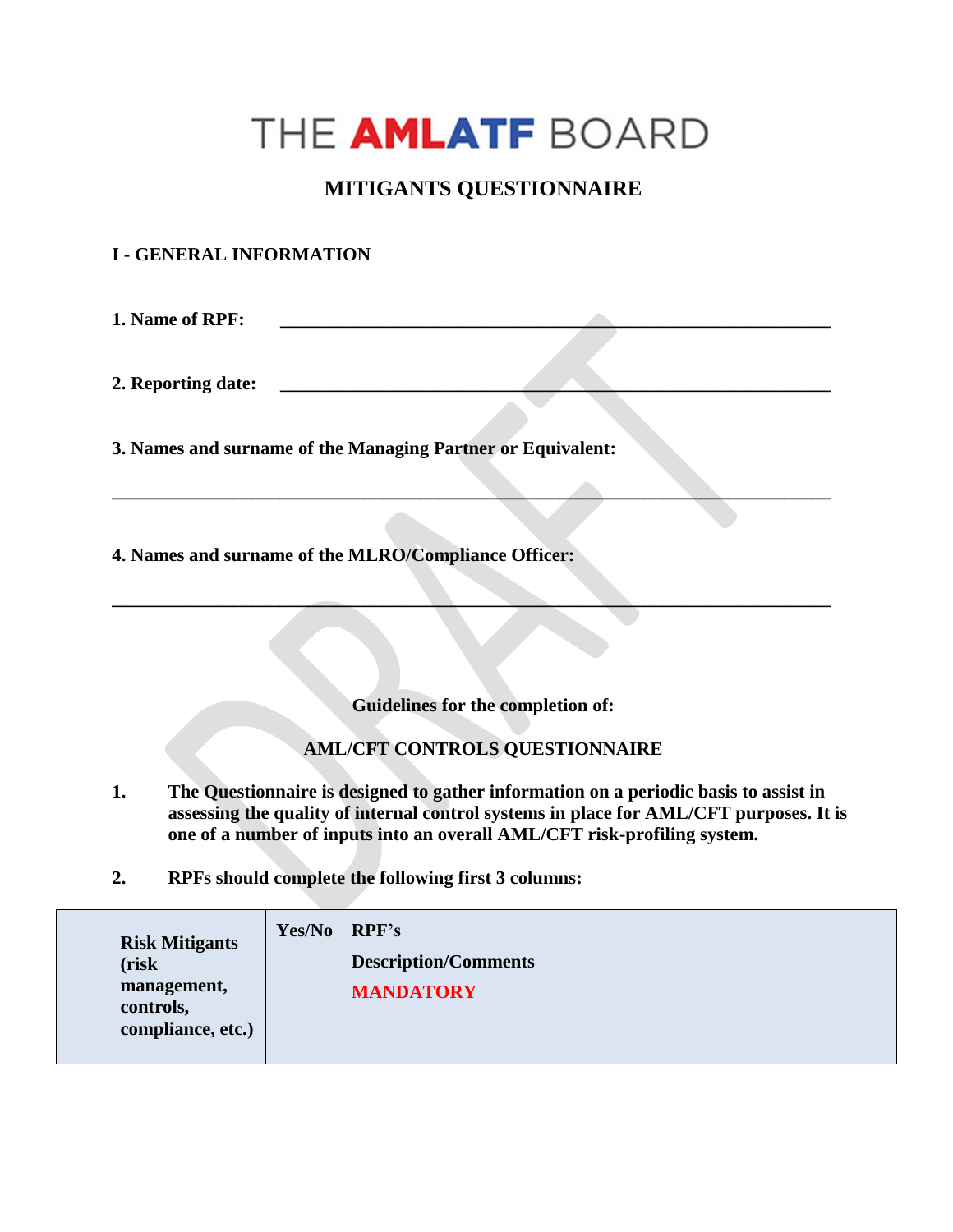**Column 1 provides scope for the RPF to describe the AML/CFT mitigants (policies, controls, procedures, etc.) they have in place (or, where appropriate, plan to introduce or improve them.** 

**Column 2 is a Yes or No answer depending on whether or not there any mitigants in place. In the case of a Yes response, then Column 3 should be completed.**

**Column 3 should contain a concise description of the mitigant, which would also describe the RPF's compliance with the applicable AML Law, Regulations and/or Guidelines.** 

- **3. Suggestions are made [***in italics within square brackets***] for documents to accompany the completed questionnaires. It is for the authorities to decide in each instance whether these documents are necessary or useful. If not, these suggestions may be deleted.**
- **4. In completing the Questionnaire, RPFs should not leave any questions unanswered. For any questions that are not relevant to the business of the particular RPF, insert 'N/A' with an explanation as to why it is not applicable.**
- **5. Each of the 5 mitigants Sections begins with a statement of Requirement/Control. Where possible, the text in each case should be replaced by the Board/Managing Partners with the appropriate obligation quoted from the AML Law, regulation, etc., to tailor the Questionnaire as much as possible to the Bermudian requirements. The legal/regulatory/guidance citation is to be included by the Board/Managing Partners in column 4.**
- **6. The last column is reserved for an assessment for the Board/Managing Partners supervisor – based on his/her knowledge of the RPF, including that gained from previous on-site inspections. In addition to indicating whether or not the RPF's response is plausible and reliable, it is suggested that the last column be used to indicate the need for any further steps – additional information requirements or follow-up action – which could be carried forward into the RPF's risk profile.**
- **7. Each of the 5 mitigants sections provides for a Rating to be inserted by the supervisor. Individual questions or issues need not be rated. ONLY ONE RATING IS TO BE PROVIDED FOR EACH OF THE 5 MITIGANTS SECTIONS. These ratings will carry forward into the overall assessment of the quality of Controls/Mitigants/Compliance in the RPF as part of the overall ML/FT risk profile. Provision is also made for an overall supervisory rating of Controls/Mitigants at the end of the Questionnaire, composed subjectively of the ratings for the 5 mitigants sections. The overall rating is not an average but is based on supervisory judgement and on the materiality and degree of ML/TF risks being managed.**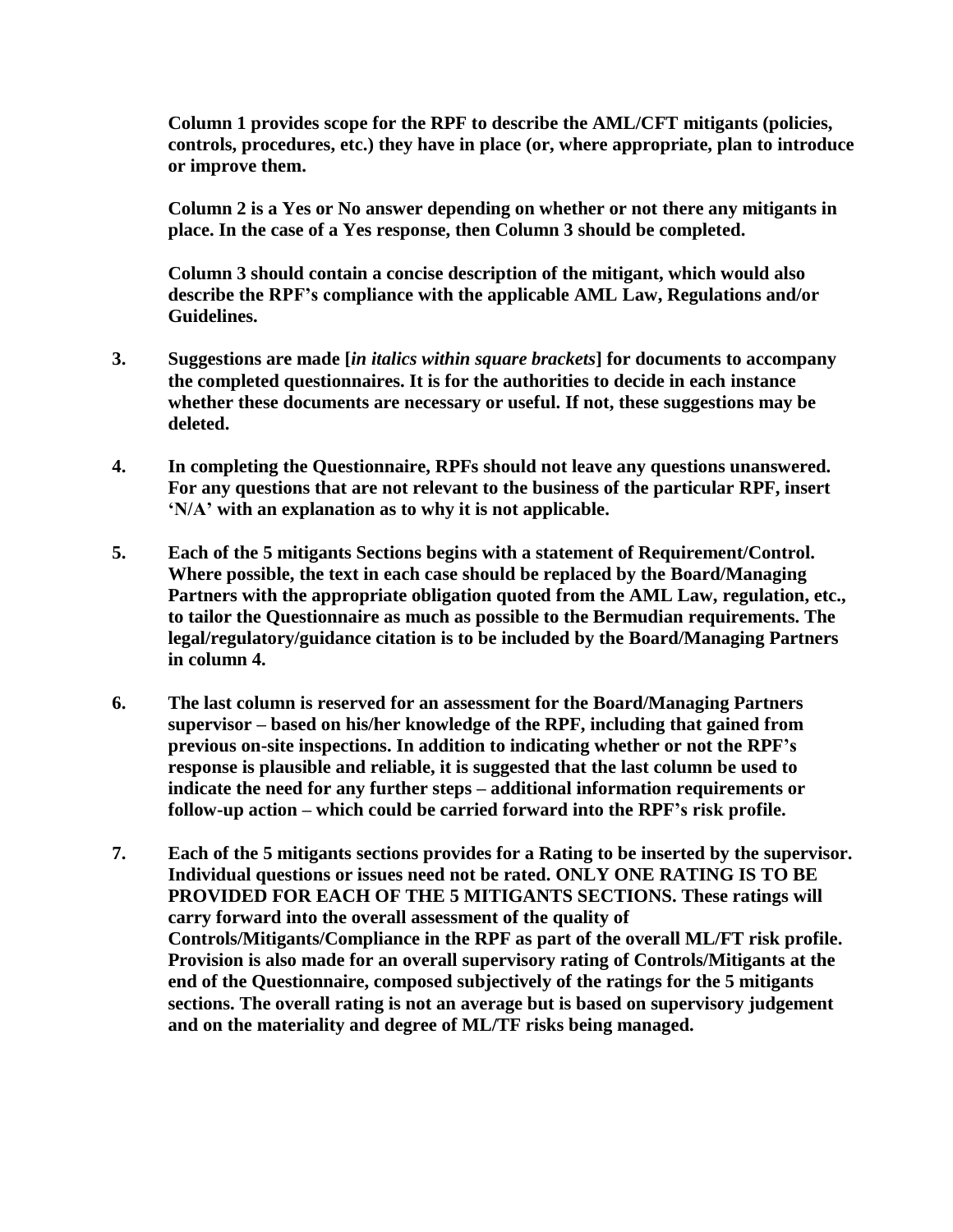| <b>Risk Mitigants (risk</b><br>management, controls,<br>compliance, etc.)                                                                                                                                                                   | Yes/<br>N <sub>0</sub>                                              | RPF's<br><b>Description/Comments</b><br><b>MANDATORY</b>                                                                                                                                                                 | <b>Citation:</b><br>Law,<br>Regulation,<br>etc. | <b>For Board/Managing Partners Supervisors</b><br><b>Use Only</b>                                         |  |  |  |
|---------------------------------------------------------------------------------------------------------------------------------------------------------------------------------------------------------------------------------------------|---------------------------------------------------------------------|--------------------------------------------------------------------------------------------------------------------------------------------------------------------------------------------------------------------------|-------------------------------------------------|-----------------------------------------------------------------------------------------------------------|--|--|--|
|                                                                                                                                                                                                                                             | A. Corporate Governance and Role of the Managing Partners/Directors |                                                                                                                                                                                                                          |                                                 |                                                                                                           |  |  |  |
| <b>General Policy</b>                                                                                                                                                                                                                       |                                                                     | <b>RPF</b> should provide a concise<br>description and/or response to<br>each of the applicable questions<br>and mitigant areas covered.<br>If "No" or not applicable, a<br>description or justification is<br>required. |                                                 | <b>Supervisor's assessment/observations of the</b><br>response to be concisely entered in this<br>column. |  |  |  |
| 1. Has the Board/Managing Partners of<br>Directors/Managing Partners formally<br>established and implemented an<br>AML/CTF policy and compliance<br>program? Describe its main features<br>and consistency with the AML/CTF<br>legislation? |                                                                     |                                                                                                                                                                                                                          |                                                 |                                                                                                           |  |  |  |
| 2. How often are the policies and<br>procedures reviewed and updated? Is<br>there a policy on this?                                                                                                                                         |                                                                     |                                                                                                                                                                                                                          |                                                 |                                                                                                           |  |  |  |
| 3. How does the RPF communicate, and<br>ensure, that the AML/CTF program is<br>effectively<br>implemented<br>by<br>all<br>relevant offices or units?                                                                                        |                                                                     |                                                                                                                                                                                                                          |                                                 |                                                                                                           |  |  |  |
| Board/Managing<br>4. How does the<br>Partners supervise implementation of<br>the AML/CTF program, including risk                                                                                                                            |                                                                     |                                                                                                                                                                                                                          |                                                 |                                                                                                           |  |  |  |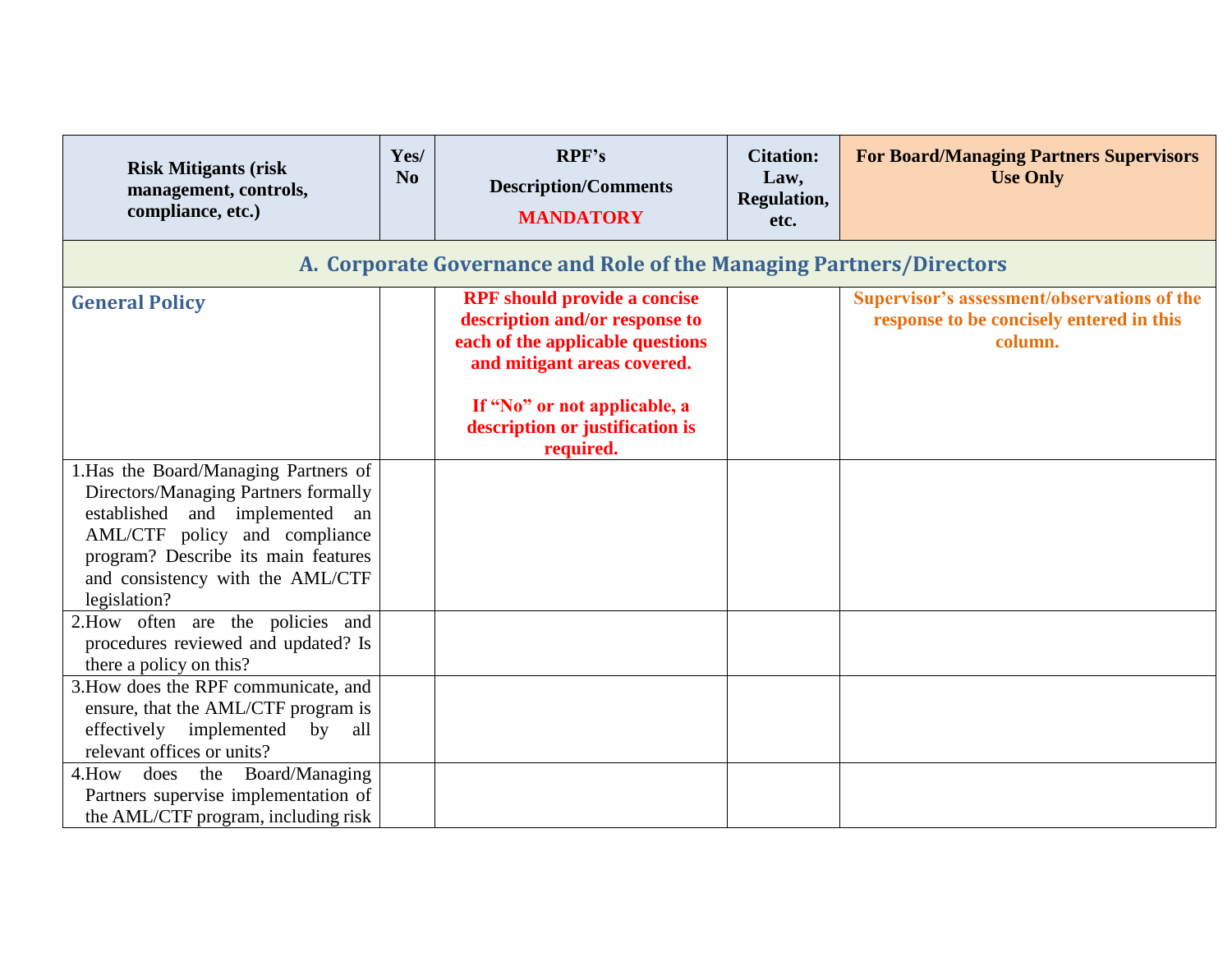| <b>Risk Mitigants (risk)</b><br>management, controls,<br>compliance, etc.)                                                                                                                                      | Yes/<br>N <sub>0</sub> | RPF's<br><b>Description/Comments</b><br><b>MANDATORY</b> | <b>Citation:</b><br>Law,<br>Regulation,<br>etc. | <b>For Board/Managing Partners Supervisors</b><br><b>Use Only</b> |
|-----------------------------------------------------------------------------------------------------------------------------------------------------------------------------------------------------------------|------------------------|----------------------------------------------------------|-------------------------------------------------|-------------------------------------------------------------------|
| management, and SAR reporting<br>requirements?                                                                                                                                                                  |                        |                                                          |                                                 |                                                                   |
| 5.Has the Board/Managing Partners<br>designated any of its members<br>responsible for AML/CTF issues or<br>created an AML/CTF Committee? If<br>so when was the director or committee<br>designated/established? |                        |                                                          |                                                 |                                                                   |
| 6. What types of reports do the<br>Board/Managing Partners and<br>top<br>receive<br>management<br>on<br>implementation of the AML/CTF<br>program? From whom and how often<br>are such reports received?         |                        |                                                          |                                                 |                                                                   |
| 7. What types of arrangements are in<br>place for the Board/Managing Partners<br>to provide feedback/decisions to<br>management and staff on reports it<br>receives?                                            |                        |                                                          |                                                 |                                                                   |
| 8.Describe<br>the<br>and<br>reporting<br>communication arrangements with<br>respect to AML/CTF between the<br>Board/Managing Partners and the<br>Independent Audit and Compliance<br>functions as applicable.   |                        |                                                          |                                                 |                                                                   |
| 9. Describe the main features of the<br>AML/CTF policy with respect to<br>ML/TF risk identification, assessment                                                                                                 |                        |                                                          |                                                 |                                                                   |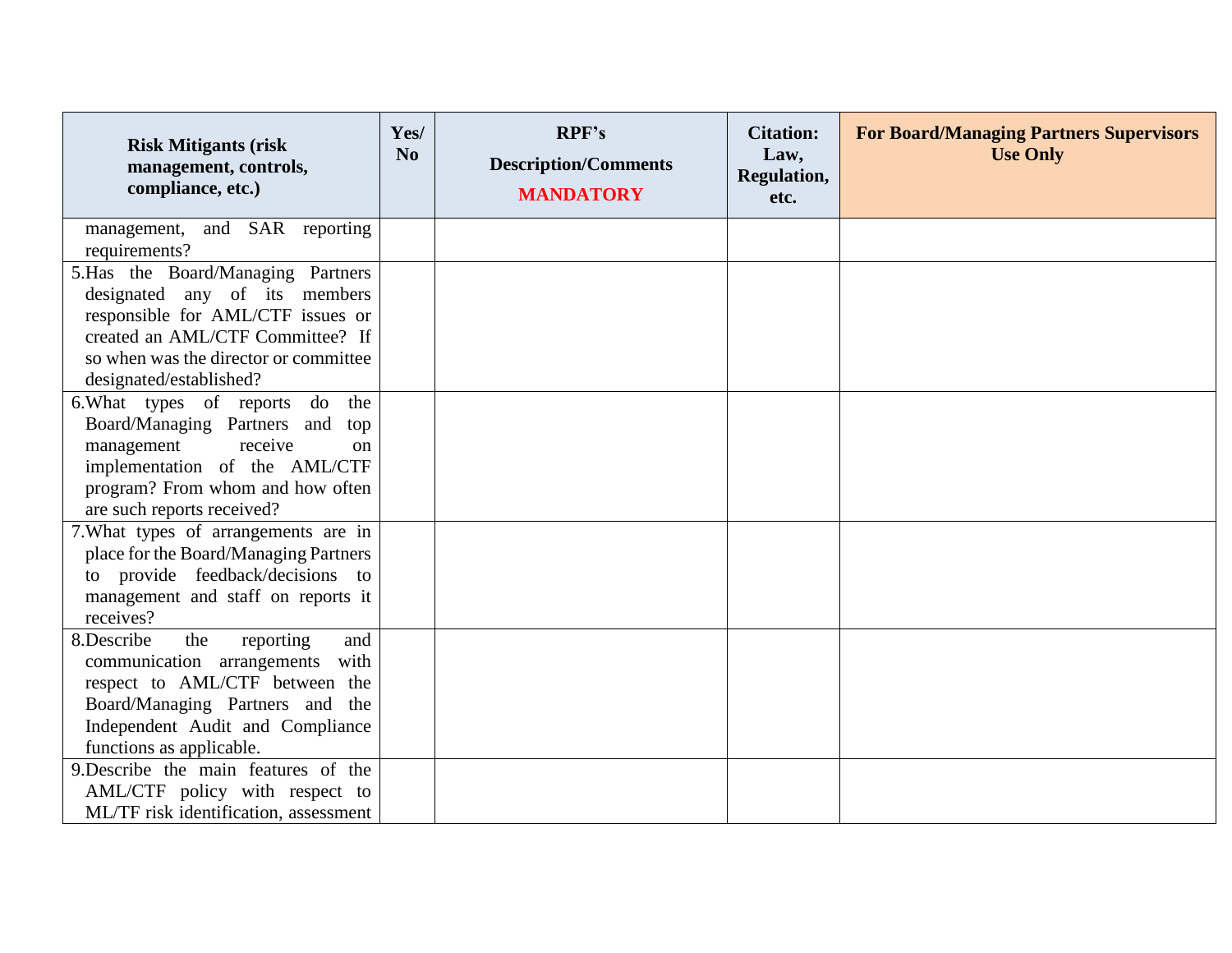| <b>Risk Mitigants (risk</b><br>management, controls,<br>compliance, etc.)                                                                                                                                                                                                   | Yes/<br>N <sub>0</sub> | RPF's<br><b>Description/Comments</b><br><b>MANDATORY</b> | <b>Citation:</b><br>Law,<br><b>Regulation,</b><br>etc. | <b>For Board/Managing Partners Supervisors</b><br><b>Use Only</b> |
|-----------------------------------------------------------------------------------------------------------------------------------------------------------------------------------------------------------------------------------------------------------------------------|------------------------|----------------------------------------------------------|--------------------------------------------------------|-------------------------------------------------------------------|
| and the applicable policies, controls<br>and procedures?                                                                                                                                                                                                                    |                        |                                                          |                                                        |                                                                   |
| 10. Has the Board/Managing Partners<br>formulated and communicated a code<br>conduct/ethics for directors,<br>of<br>management and staff? Does it include<br><b>AML/CTF</b> issues?                                                                                         |                        |                                                          |                                                        |                                                                   |
| <b>Information</b><br><b>Management</b><br><b>Systems (MIS)</b>                                                                                                                                                                                                             |                        |                                                          |                                                        |                                                                   |
| 12. Does the MIS generate reports on<br>ML/TF risks and trends of risk?                                                                                                                                                                                                     |                        |                                                          |                                                        |                                                                   |
| 13. Does the RPF have an information<br>system capable of generating reports<br>on customers, transactions and<br>account activities for purposes of<br>detecting, analyzing and reporting<br>unusual and suspicious activities?                                            |                        |                                                          |                                                        |                                                                   |
| 14. Does the RPF maintain a customer<br>database that can be used to ascertain<br>the risk profile of customers? Are<br>there specific customer reports that<br>are generated e.g. on PEPs and other<br>high risk customers? If so, is the<br>database integrated into MIS? |                        |                                                          |                                                        |                                                                   |
| the management and the<br>15. Do<br>Board/Managing Partners receive                                                                                                                                                                                                         |                        |                                                          |                                                        |                                                                   |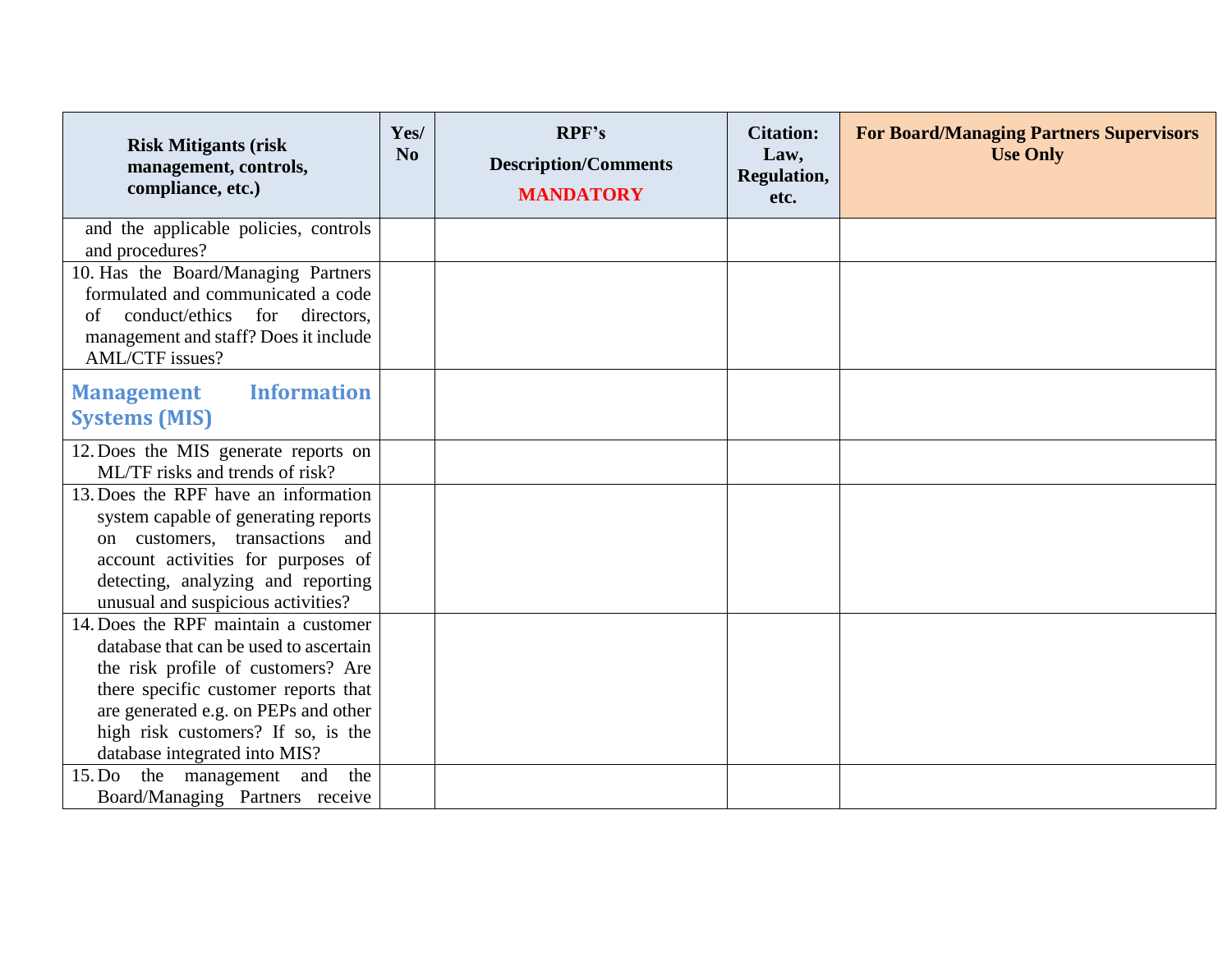| <b>Risk Mitigants (risk)</b><br>management, controls,<br>compliance, etc.)                                                                               | Yes/<br>N <sub>0</sub>                                                      | RPF's<br><b>Description/Comments</b><br><b>MANDATORY</b> | <b>Citation:</b><br>Law,<br>Regulation,<br>etc. | <b>For Board/Managing Partners Supervisors</b><br><b>Use Only</b> |  |  |  |
|----------------------------------------------------------------------------------------------------------------------------------------------------------|-----------------------------------------------------------------------------|----------------------------------------------------------|-------------------------------------------------|-------------------------------------------------------------------|--|--|--|
| AML/CTF reports generated by the<br>system or summaries thereof?                                                                                         |                                                                             |                                                          |                                                 |                                                                   |  |  |  |
|                                                                                                                                                          | <b>Weak, Satisfactory, Strong</b><br><b>Rating: A. Corporate Governance</b> |                                                          |                                                 |                                                                   |  |  |  |
| <b>Supervisor justification for Rating:</b>                                                                                                              |                                                                             |                                                          |                                                 |                                                                   |  |  |  |
|                                                                                                                                                          |                                                                             | <b>B. Risk Management</b>                                |                                                 |                                                                   |  |  |  |
| 1. Is there a formal risk management<br>identification,<br>policy<br>(risk)<br>assessment and control)? Does it<br>include ML and TF risks?              |                                                                             |                                                          |                                                 |                                                                   |  |  |  |
| Risk<br>a specialized<br>there<br>2.<br>$\mathbf{I}$ s<br>Management group or unit within<br>the RPF? If so, do its functions<br>include ML/TF risks?    |                                                                             |                                                          |                                                 |                                                                   |  |  |  |
| 3. Are there policies and procedures<br>for conducting periodic ML/TF risk<br>assessments? If so what is the scope<br>and frequency of such assessments? |                                                                             |                                                          |                                                 |                                                                   |  |  |  |
| 4. Does the RPF have an ML/TF risk<br>classification or rating system in<br>effect? If so, please describe.                                              |                                                                             |                                                          |                                                 |                                                                   |  |  |  |
| the<br><b>RPF</b><br>classified<br>5. Has<br>any<br>customers, products and services,<br>geographic exposures and delivery                               |                                                                             |                                                          |                                                 |                                                                   |  |  |  |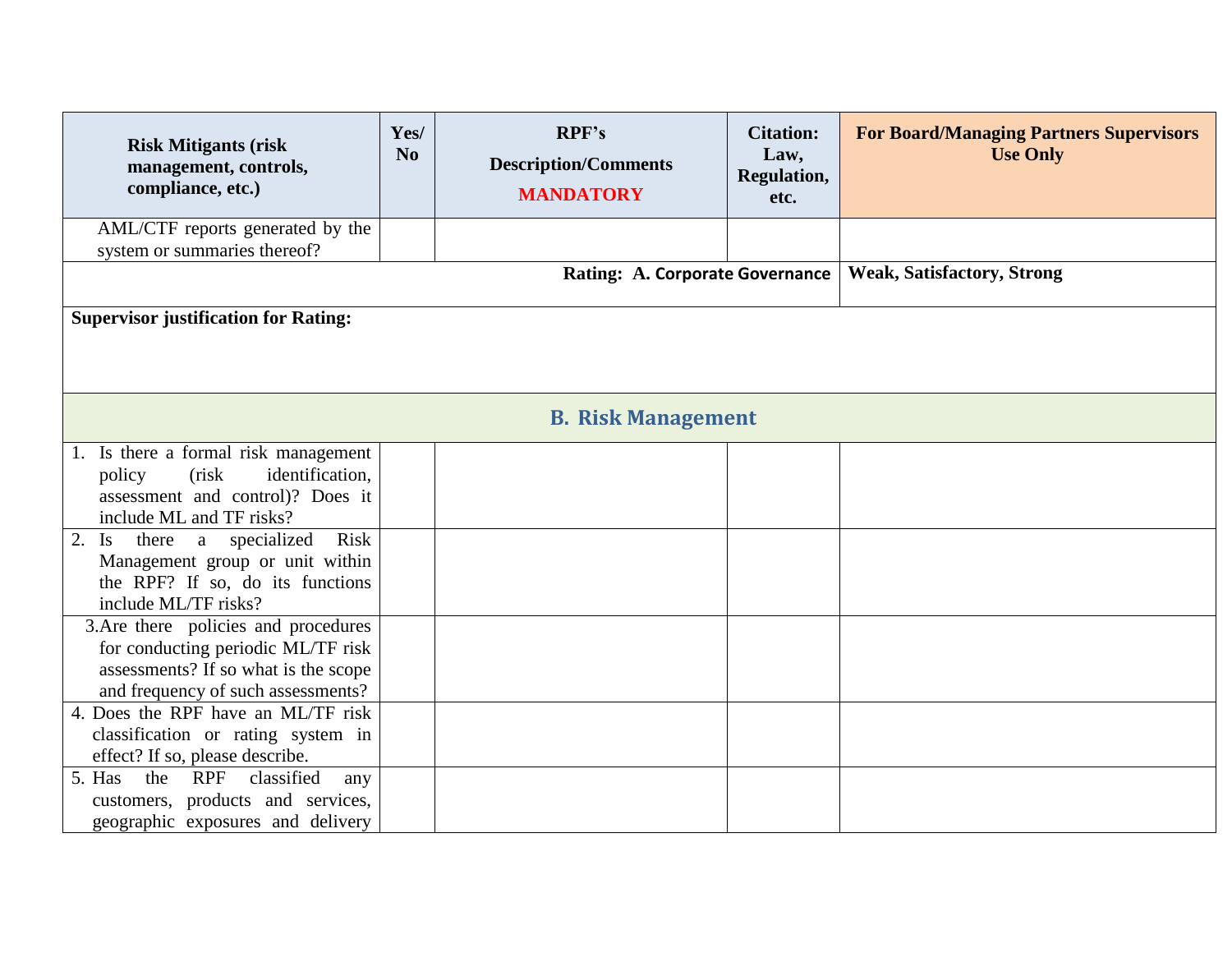| <b>Risk Mitigants (risk)</b><br>management, controls,<br>compliance, etc.)                                                                                                                                                                                                                                | Yes/<br>N <sub>0</sub> | RPF's<br><b>Description/Comments</b><br><b>MANDATORY</b> | <b>Citation:</b><br>Law,<br>Regulation,<br>etc. | <b>For Board/Managing Partners Supervisors</b><br><b>Use Only</b> |
|-----------------------------------------------------------------------------------------------------------------------------------------------------------------------------------------------------------------------------------------------------------------------------------------------------------|------------------------|----------------------------------------------------------|-------------------------------------------------|-------------------------------------------------------------------|
| channels in accordance with risk?<br>How many are high risk? If so, state<br>the underlying justification for such<br>classification and provide a copy of<br>the summary risk assessment results.                                                                                                        |                        |                                                          |                                                 |                                                                   |
| 6. Are there customers<br>that are<br>prohibited from doing business with<br>the RPF based on risk of ML/TF? If<br>so, which ones?                                                                                                                                                                        |                        |                                                          |                                                 |                                                                   |
| 7. Does the RPF have a screening<br>mechanism for PEPs, Targeted<br><b>Financial Sanctions or UN sanctioned</b><br>persons/entities list, other official<br>lists, internally generated lists of<br>high-risk customers? What system<br>and procedures are used for such<br>classification and screening? |                        |                                                          |                                                 |                                                                   |
| 8. Are there any specific risk controls to<br>prevent the RPF from being used for<br>purposes of Proliferation Finance?                                                                                                                                                                                   |                        |                                                          |                                                 |                                                                   |
| 9. Are there any policies and procedures<br>that take into account ML/TF risks in<br>approving expansion of services and<br>business lines<br>including<br>new                                                                                                                                            |                        |                                                          |                                                 |                                                                   |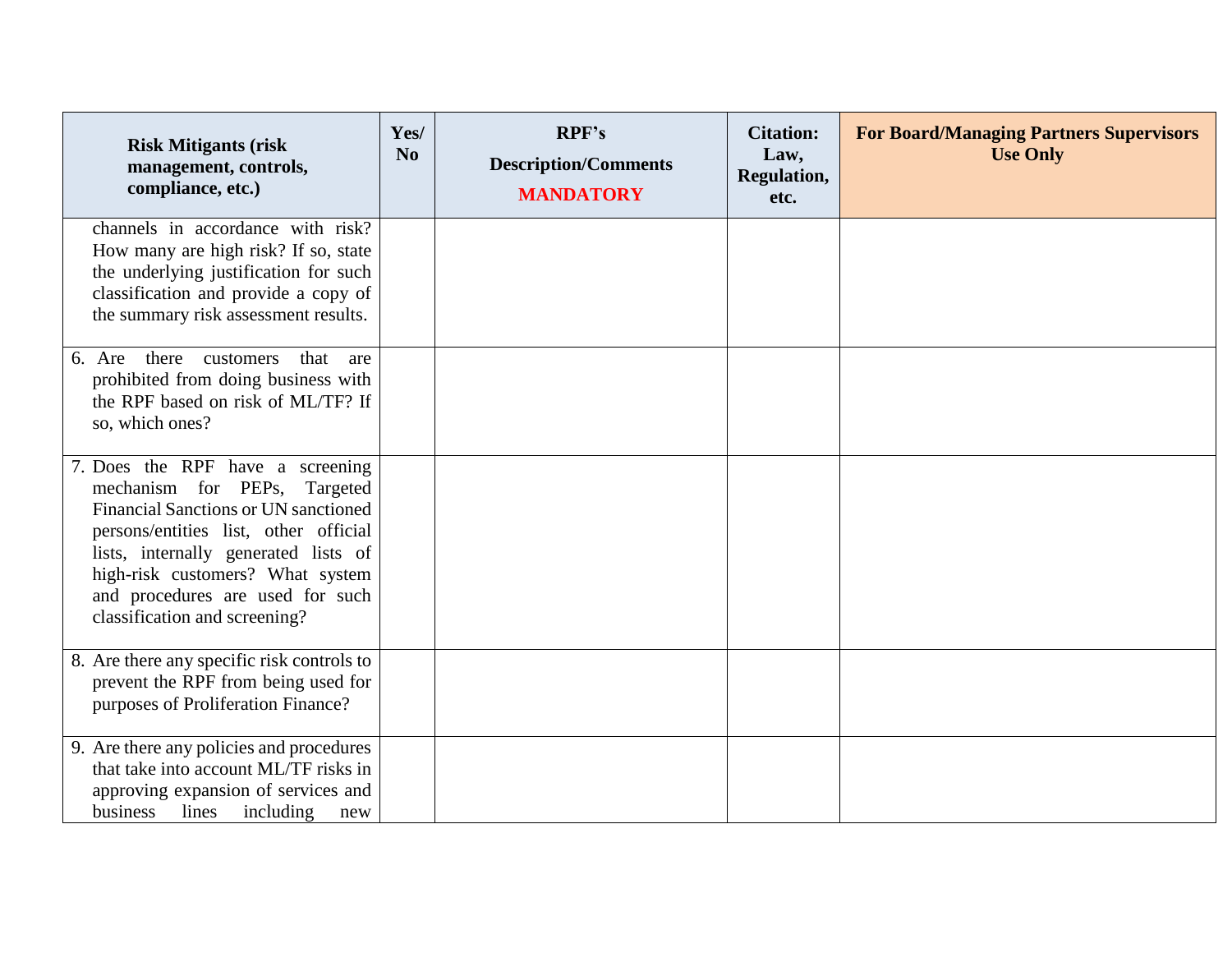| <b>Risk Mitigants (risk)</b><br>management, controls,<br>compliance, etc.)                                                                                                                        | Yes/<br>N <sub>0</sub> | RPF's<br><b>Description/Comments</b><br><b>MANDATORY</b> | <b>Citation:</b><br>Law,<br>Regulation,<br>etc. | <b>For Board/Managing Partners Supervisors</b><br><b>Use Only</b> |  |
|---------------------------------------------------------------------------------------------------------------------------------------------------------------------------------------------------|------------------------|----------------------------------------------------------|-------------------------------------------------|-------------------------------------------------------------------|--|
| branches subsidiaries in domestically<br>the RPF<br>abroad?<br>Has<br>and<br>identified/classified<br>high-risk<br>locations where it and its customers<br>conducts business?                     |                        |                                                          |                                                 |                                                                   |  |
| 10. What role if any do risk management<br>staff, independent auditors and<br>function<br>compliance<br>in<br>play<br>development of new product,<br>business lines<br>and geographic<br>markets? |                        |                                                          |                                                 |                                                                   |  |
|                                                                                                                                                                                                   |                        | Rating: B. Risk Management                               |                                                 | <b>Weak, Satisfactory, Strong</b>                                 |  |
| <b>Supervisor justification for Rating:</b>                                                                                                                                                       |                        |                                                          |                                                 |                                                                   |  |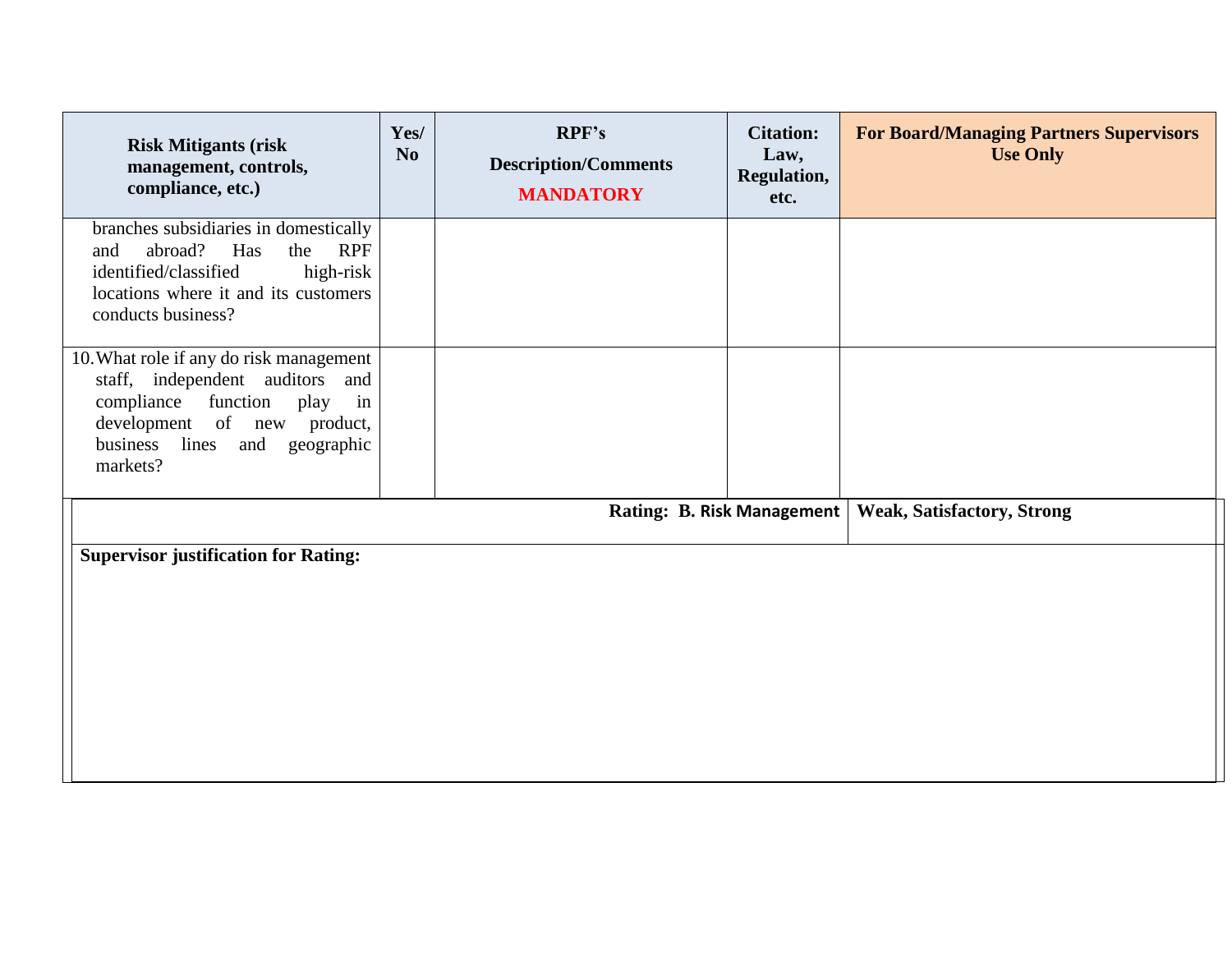| <b>Risk Mitigants (risk)</b><br>management, controls,<br>compliance, etc.)                                                                                                                                                                                          | Yes/<br>N <sub>0</sub> | RPF's<br><b>Description/Comments</b><br><b>MANDATORY</b> | <b>Citation:</b><br>Law,<br>Regulation,<br>etc. | <b>For Board/Managing Partners Supervisors</b><br><b>Use Only</b> |
|---------------------------------------------------------------------------------------------------------------------------------------------------------------------------------------------------------------------------------------------------------------------|------------------------|----------------------------------------------------------|-------------------------------------------------|-------------------------------------------------------------------|
|                                                                                                                                                                                                                                                                     |                        | <b>C. AML/CTF Policies and Procedures</b>                |                                                 |                                                                   |
| <b>Customer Due Diligence</b><br>(CDD/KYC)                                                                                                                                                                                                                          |                        |                                                          |                                                 |                                                                   |
| 1. Does the RPF have formal<br>implemented policies and procedures<br>for CDD/KYC principles?                                                                                                                                                                       |                        |                                                          |                                                 |                                                                   |
| 2. Have the policies and procedures<br>been disseminated to management<br>and relevant employees? How is<br>dissemination conducted?                                                                                                                                |                        |                                                          |                                                 |                                                                   |
| 3. How often are the CDD policies and<br>procedures reviewed? Updated?                                                                                                                                                                                              |                        |                                                          |                                                 |                                                                   |
| 4. Are there specific CDD policies and<br>procedures for risk rating customers?<br>If so describe the rating system used.<br>it correlated with the risk<br>$\overline{1}$ s<br>management policies? How?                                                           |                        |                                                          |                                                 |                                                                   |
| 5. Are there specific CDD measures for<br>certain customer categories. E.g.<br>Non-residents<br>$\bullet$<br>Legal entities and arrangements<br>PEPs (domestic and foreign)<br>Charities/Non-profit organizations<br>Other categories of e.g. high risk<br>clients. |                        |                                                          |                                                 |                                                                   |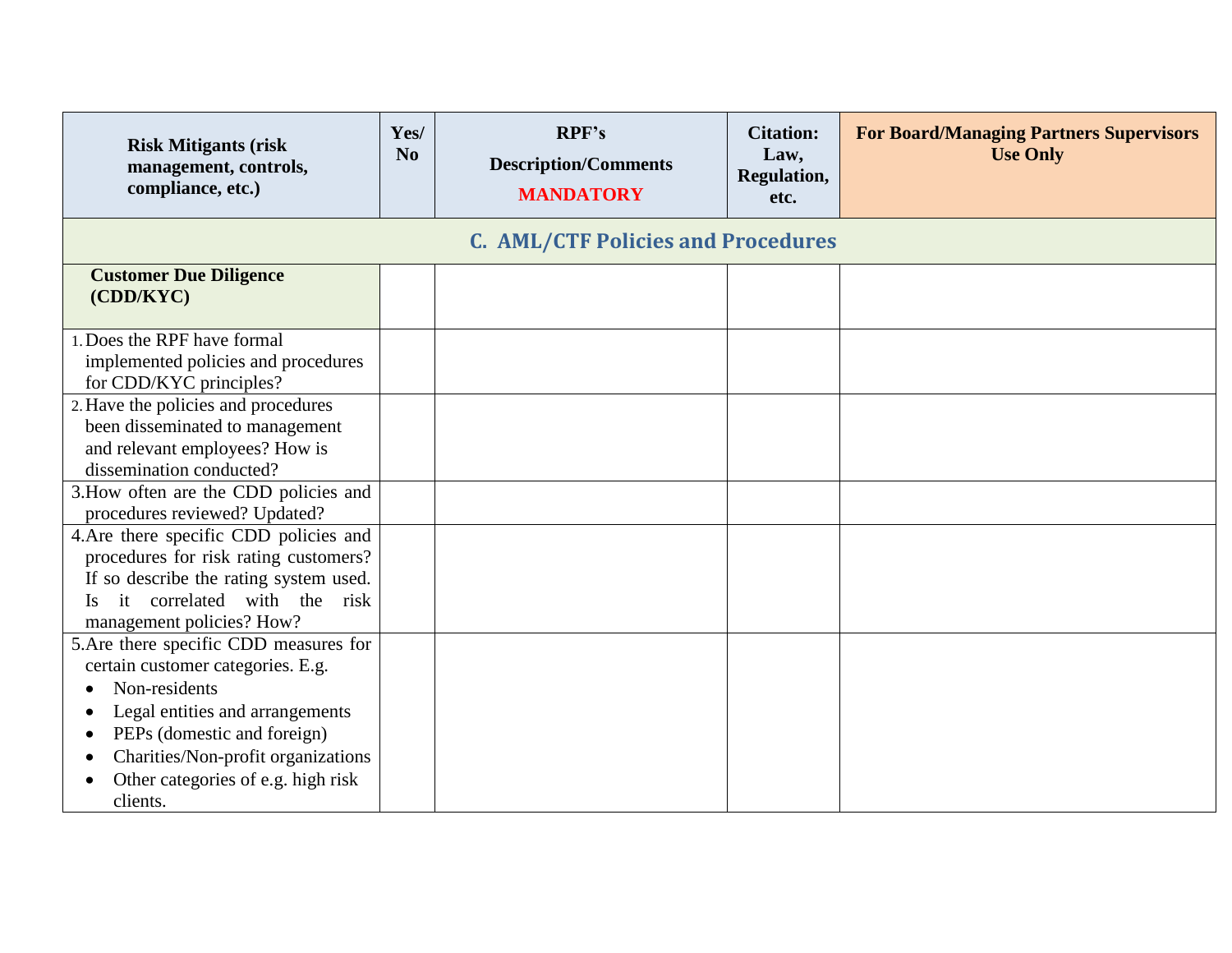| <b>Risk Mitigants (risk)</b><br>management, controls,<br>compliance, etc.) | Yes/<br>N <sub>0</sub> | RPF's<br><b>Description/Comments</b><br><b>MANDATORY</b> | <b>Citation:</b><br>Law,<br>Regulation,<br>etc. | <b>For Board/Managing Partners Supervisors</b><br><b>Use Only</b> |
|----------------------------------------------------------------------------|------------------------|----------------------------------------------------------|-------------------------------------------------|-------------------------------------------------------------------|
| 6. Are the same AML/CTF policies and                                       |                        |                                                          |                                                 |                                                                   |
| procedures implemented across all                                          |                        |                                                          |                                                 |                                                                   |
| offices and subsidiaries, domestic and                                     |                        |                                                          |                                                 |                                                                   |
| foreign? If not, why?                                                      |                        |                                                          |                                                 |                                                                   |
| 7.Do the CDD policies and procedures                                       |                        |                                                          |                                                 |                                                                   |
| provide for:                                                               |                        |                                                          |                                                 |                                                                   |
| <b>Customer Acceptance/Rejection</b>                                       |                        |                                                          |                                                 |                                                                   |
| Closure of accounts and business                                           |                        |                                                          |                                                 |                                                                   |
| relationships                                                              |                        |                                                          |                                                 |                                                                   |
| Risk-based CDD                                                             |                        |                                                          |                                                 |                                                                   |
| Customer, account and transaction                                          |                        |                                                          |                                                 |                                                                   |
| monitoring                                                                 |                        |                                                          |                                                 |                                                                   |
| 8. Are there specific CDD policies and                                     |                        |                                                          |                                                 |                                                                   |
| procedures for:<br>and<br>a) Identifying                                   |                        |                                                          |                                                 |                                                                   |
| verifying<br>beneficiaries/ultimate beneficiaries                          |                        |                                                          |                                                 |                                                                   |
| of clients and accounts?                                                   |                        |                                                          |                                                 |                                                                   |
| b) Recording information on the                                            |                        |                                                          |                                                 |                                                                   |
| purpose and intended nature of the                                         |                        |                                                          |                                                 |                                                                   |
| business relationship/transaction.                                         |                        |                                                          |                                                 |                                                                   |
| applicable<br>obtaining<br>c) Where                                        |                        |                                                          |                                                 |                                                                   |
| information on the source of funds                                         |                        |                                                          |                                                 |                                                                   |
| and wealth.                                                                |                        |                                                          |                                                 |                                                                   |
| d) Updating<br>customer<br>records                                         |                        |                                                          |                                                 |                                                                   |
| including risk profile.                                                    |                        |                                                          |                                                 |                                                                   |
| 9. Does the RPF's CDD policy include                                       |                        |                                                          |                                                 |                                                                   |
| checking of clients against high-risk                                      |                        |                                                          |                                                 |                                                                   |
| customers in official country lists or                                     |                        |                                                          |                                                 |                                                                   |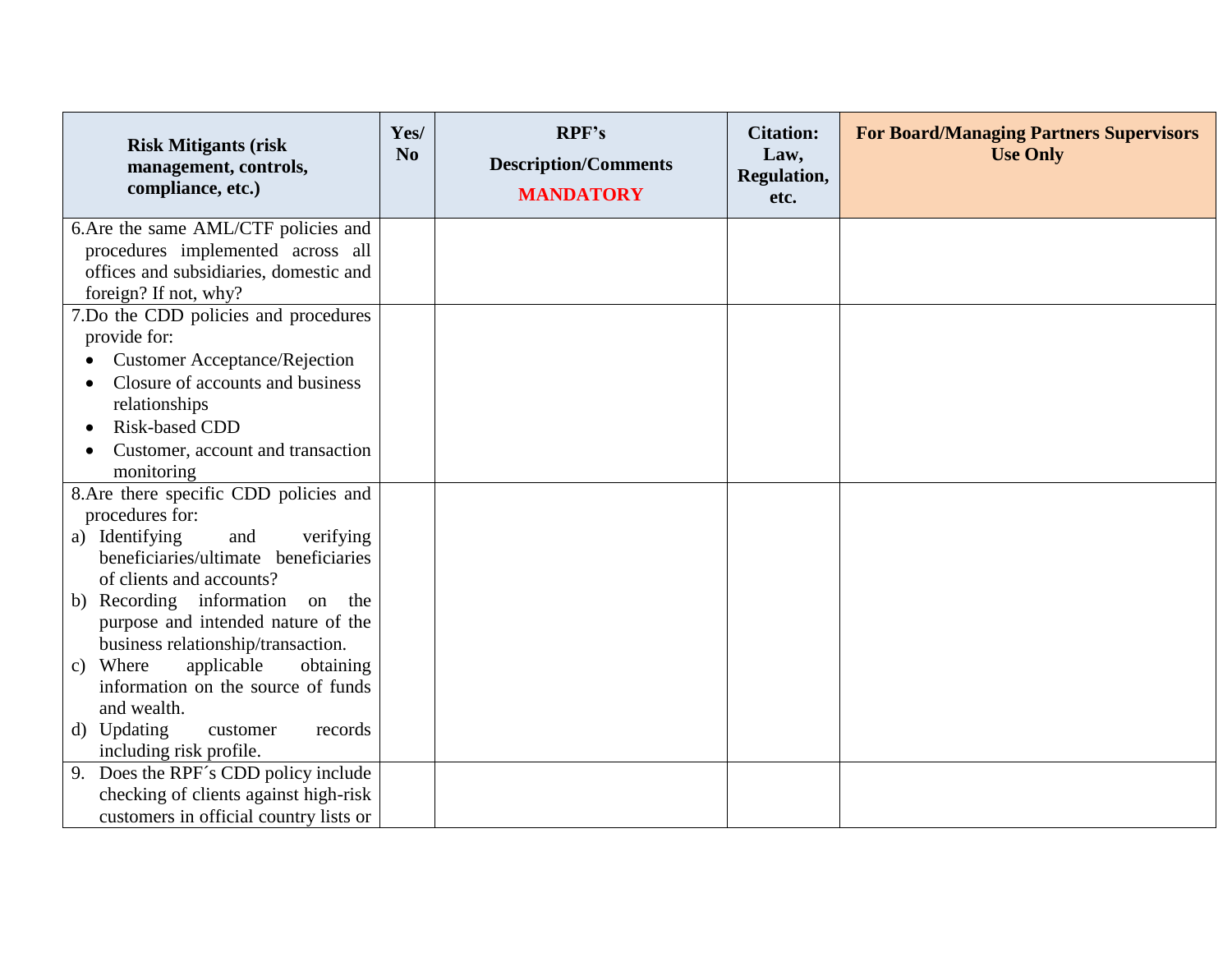| <b>Risk Mitigants (risk)</b><br>management, controls,<br>compliance, etc.)                                                                                                                                                                                                                              | Yes/<br>N <sub>o</sub> | RPF's<br><b>Description/Comments</b><br><b>MANDATORY</b> | <b>Citation:</b><br>Law,<br>Regulation,<br>etc. | <b>For Board/Managing Partners Supervisors</b><br><b>Use Only</b> |
|---------------------------------------------------------------------------------------------------------------------------------------------------------------------------------------------------------------------------------------------------------------------------------------------------------|------------------------|----------------------------------------------------------|-------------------------------------------------|-------------------------------------------------------------------|
| issued<br>international<br><i>lists</i><br>by<br>organizations e.g. UN terrorism lists.                                                                                                                                                                                                                 |                        |                                                          |                                                 |                                                                   |
| 10. Describe the RPF CDD procedures<br>business<br>customer<br>when<br>is<br>conducted through or with the<br>participation of:<br>Third party intermediaries (e.g.<br>a)<br>lawyers and other professionals)<br>b) Other non-face-to-face business.                                                    |                        |                                                          |                                                 |                                                                   |
| 11. Are there and if so describe CDD<br>for<br>transactions<br>procedures<br>involving bearer share companies,<br>nominee shareholder companies,<br>companies held in trust or similar<br>arrangements? How is beneficial<br>ownership established and recorded?<br>CDD<br>procedures<br>12. Are<br>any |                        |                                                          |                                                 |                                                                   |
| outsourced? Does the RPF depend<br>on CDD conducted by other parties,<br>e.g. banks and related entities?                                                                                                                                                                                               |                        |                                                          |                                                 |                                                                   |
| <b>Monitoring</b><br><b>Suspicious</b><br>and<br><b>Activity Reporting</b>                                                                                                                                                                                                                              |                        |                                                          |                                                 |                                                                   |
| 1. Does the RPF have an internal<br>system for monitoring, detecting and<br>reporting unusual and suspicious                                                                                                                                                                                            |                        |                                                          |                                                 |                                                                   |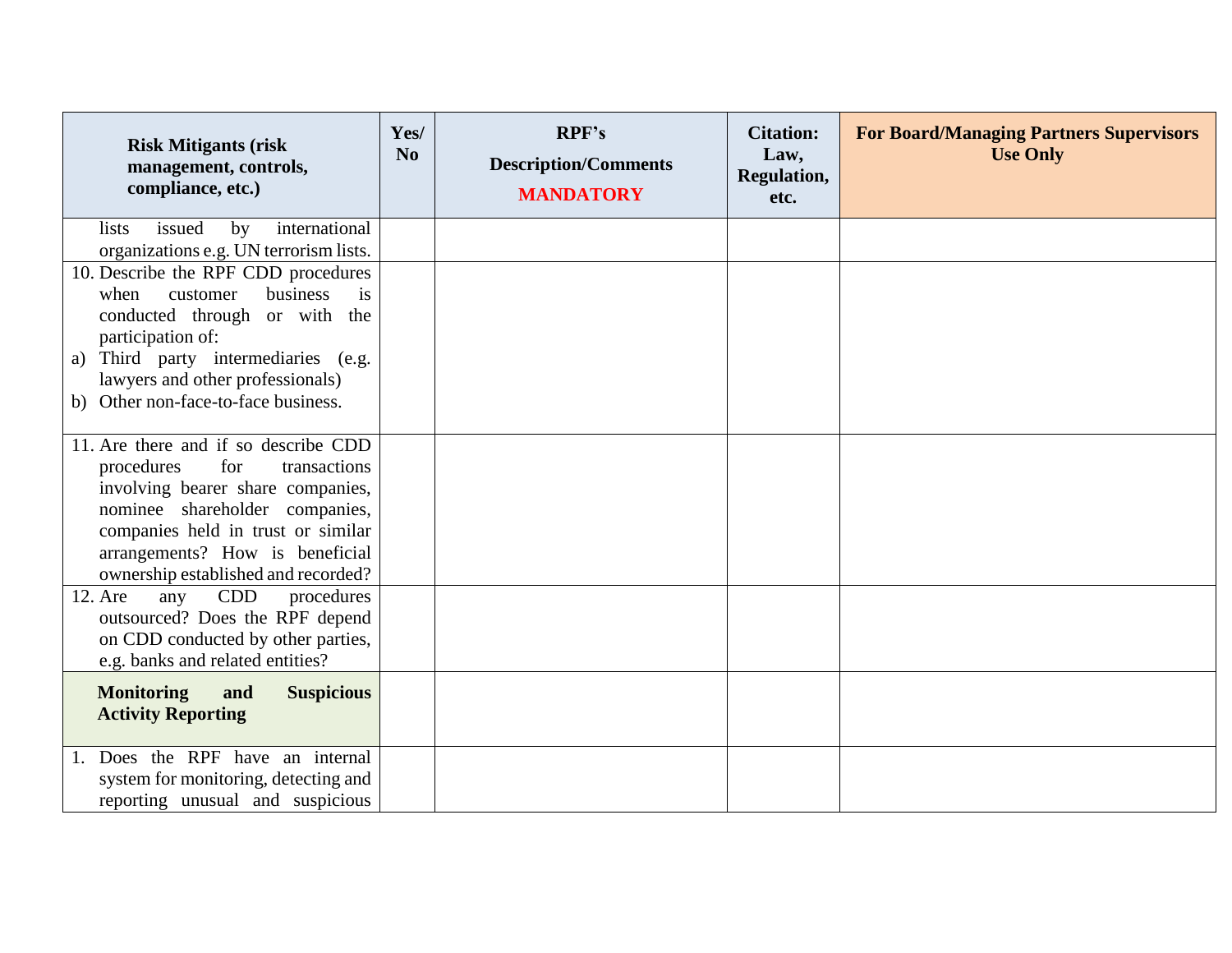| <b>Risk Mitigants (risk</b><br>management, controls,<br>compliance, etc.)                                                                                                                                                                                                           | Yes/<br>N <sub>0</sub> | RPF's<br><b>Description/Comments</b><br><b>MANDATORY</b> | <b>Citation:</b><br>Law,<br>Regulation,<br>etc. | <b>For Board/Managing Partners Supervisors</b><br><b>Use Only</b> |
|-------------------------------------------------------------------------------------------------------------------------------------------------------------------------------------------------------------------------------------------------------------------------------------|------------------------|----------------------------------------------------------|-------------------------------------------------|-------------------------------------------------------------------|
| activities?<br>$\mathbf{I}$ s<br>it<br>manual<br><sub>or</sub><br>automated? Describe.                                                                                                                                                                                              |                        |                                                          |                                                 |                                                                   |
| Are there specific monitoring<br>2.<br>systems for terrorism and<br>proliferation finance? If so describe<br>in detail.                                                                                                                                                             |                        |                                                          |                                                 |                                                                   |
| 3. Does the RPF have a system for<br>monitoring and reporting unusual<br>and suspicious activity on a group-<br>wide basis from offices<br>and<br>subsidiaries?<br>What<br>the<br>are<br>procedures with respect to foreign<br>branches and affiliates reporting to<br>head office? |                        |                                                          |                                                 |                                                                   |
| 4. Describe the role of compliance<br>officer/MLRO in SAR reporting.                                                                                                                                                                                                                |                        |                                                          |                                                 |                                                                   |
| Describe, if any, the security<br>5.<br>applied<br>prevent<br>measures<br>to<br>information about unusual and<br>suspicious activities from being<br>disclosed to unauthorized parties<br>internally and outside of the RPF                                                         |                        |                                                          |                                                 |                                                                   |
| Are monitoring mechanisms risk-<br>6.<br>based?                                                                                                                                                                                                                                     |                        |                                                          |                                                 |                                                                   |
| 7. Are there specific<br>monitoring<br>mechanisms for?<br>a) PEPs                                                                                                                                                                                                                   |                        |                                                          |                                                 |                                                                   |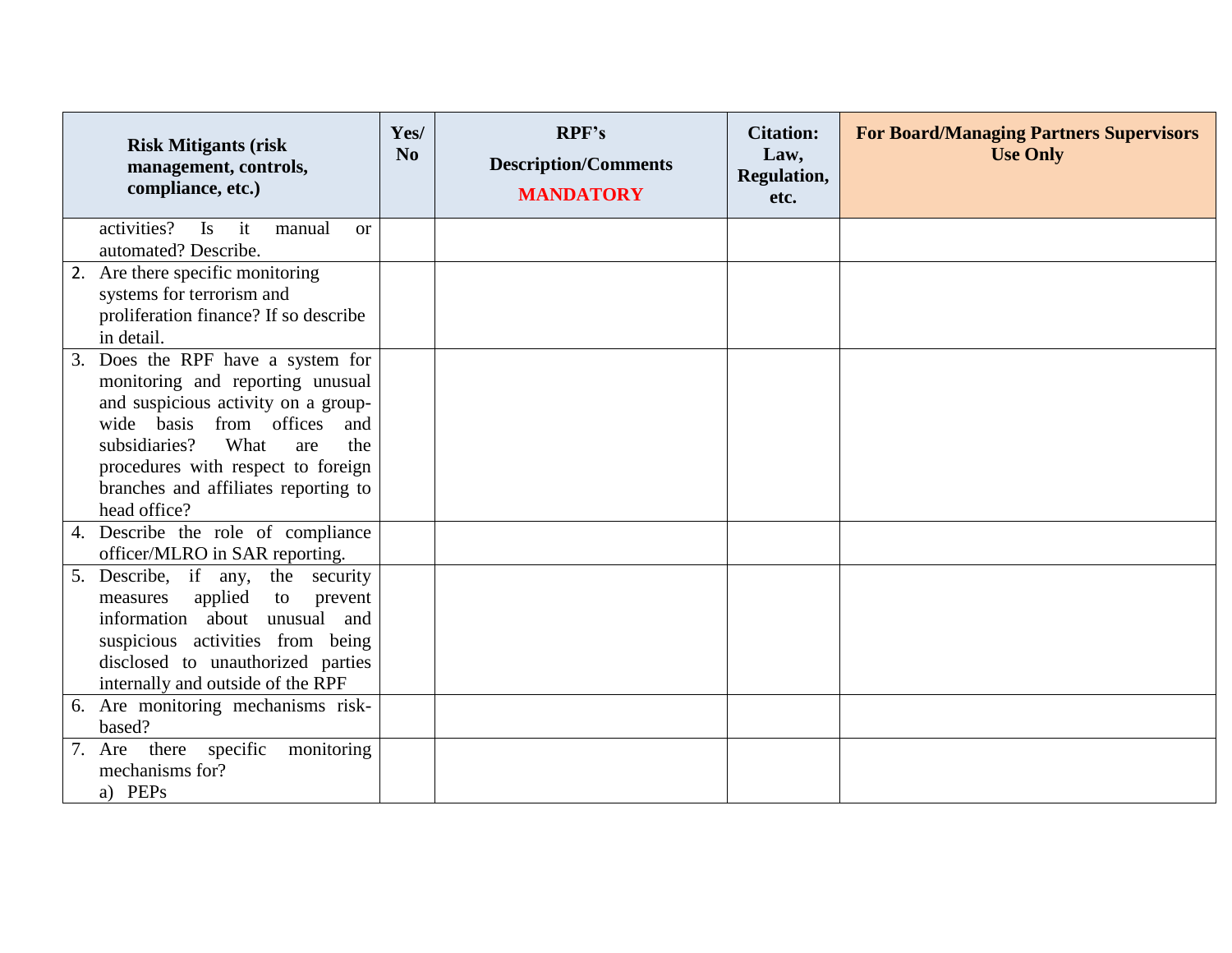| <b>Risk Mitigants (risk)</b><br>management, controls,<br>compliance, etc.)    | Yes/<br>N <sub>o</sub> | RPF's<br><b>Description/Comments</b><br><b>MANDATORY</b> | <b>Citation:</b><br>Law,<br><b>Regulation,</b><br>etc. | <b>For Board/Managing Partners Supervisors</b><br><b>Use Only</b> |
|-------------------------------------------------------------------------------|------------------------|----------------------------------------------------------|--------------------------------------------------------|-------------------------------------------------------------------|
| b) High risk foreign clients and                                              |                        |                                                          |                                                        |                                                                   |
| cross-border transactions?                                                    |                        |                                                          |                                                        |                                                                   |
| c) Charities/NPOs                                                             |                        |                                                          |                                                        |                                                                   |
| client,<br>Other<br>d)<br>account<br><sub>or</sub><br>transaction categories. |                        |                                                          |                                                        |                                                                   |
| 8. What is the procedure applied once                                         |                        |                                                          |                                                        |                                                                   |
| an account, transaction or activity is                                        |                        |                                                          |                                                        |                                                                   |
| identified as unusual or suspicious?                                          |                        |                                                          |                                                        |                                                                   |
| Are these procedures documented?                                              |                        |                                                          |                                                        |                                                                   |
| How are they communicated to staff?                                           |                        |                                                          |                                                        |                                                                   |
| Describe the analytical process that<br>9.                                    |                        |                                                          |                                                        |                                                                   |
| is undertaken to analyze unusual and                                          |                        |                                                          |                                                        |                                                                   |
| suspicious activities.                                                        |                        |                                                          |                                                        |                                                                   |
| 10. Describe the decision<br>making                                           |                        |                                                          |                                                        |                                                                   |
| process for determining whether or                                            |                        |                                                          |                                                        |                                                                   |
| not to send an SAR to the FIA.                                                |                        |                                                          |                                                        |                                                                   |
| 11. Who has the final decision on                                             |                        |                                                          |                                                        |                                                                   |
| whether to send a SAR to the FIA?                                             |                        |                                                          |                                                        |                                                                   |
| 12. How many SARs have been sent to                                           |                        |                                                          |                                                        |                                                                   |
| the FIA in the past 3 years?                                                  |                        |                                                          |                                                        |                                                                   |
| 13. Is there a policy to protect the                                          |                        |                                                          |                                                        |                                                                   |
| employees, if they report suspicious                                          |                        |                                                          |                                                        |                                                                   |
| transactions in good faith, e.g. from                                         |                        |                                                          |                                                        |                                                                   |
| administrative, and legal liability                                           |                        |                                                          |                                                        |                                                                   |
| and of their identity including within                                        |                        |                                                          |                                                        |                                                                   |
| the RPF?                                                                      |                        |                                                          |                                                        |                                                                   |
| 14. Are there administrative sanctions                                        |                        |                                                          |                                                        |                                                                   |
| for employees that do not adhere to                                           |                        |                                                          |                                                        |                                                                   |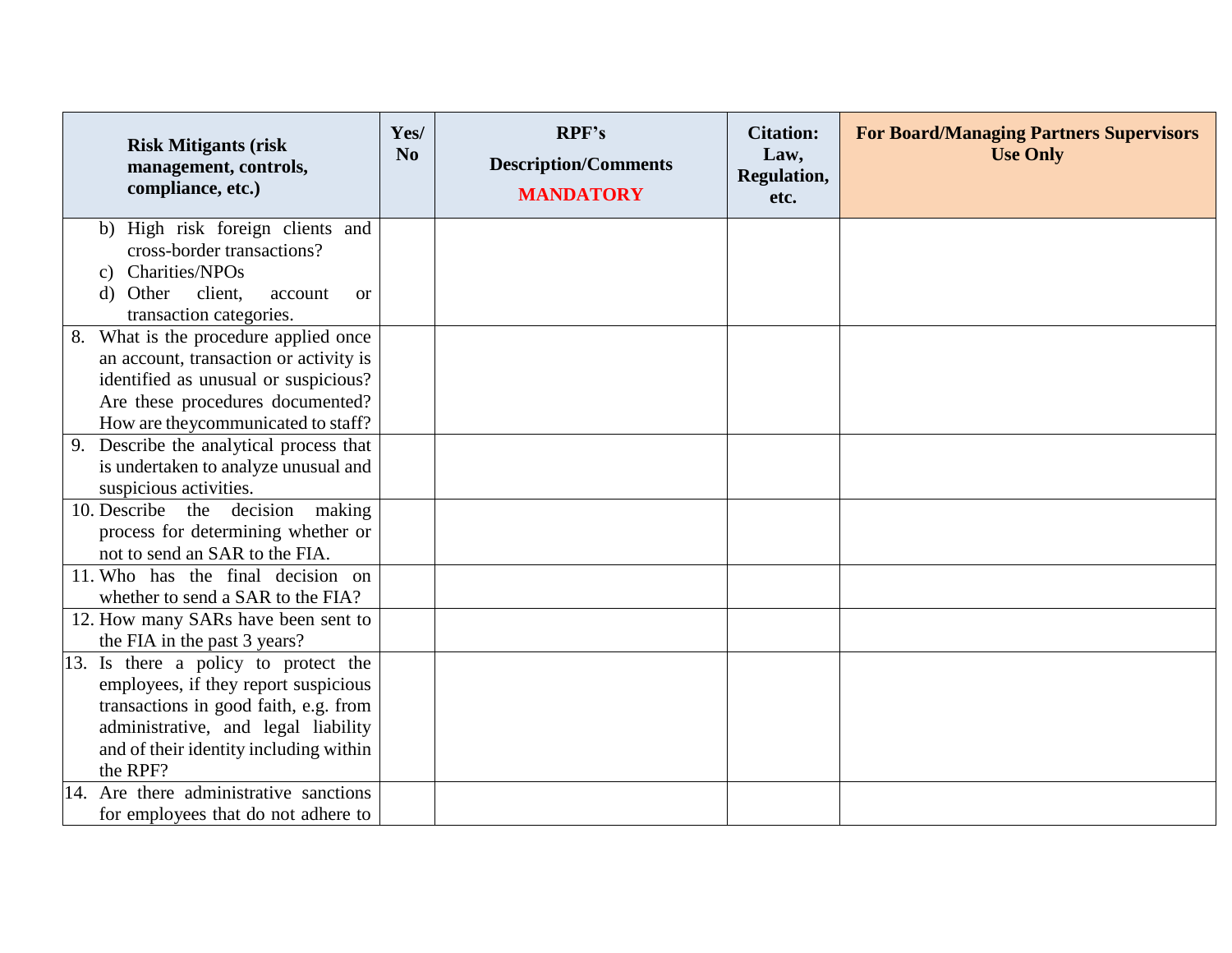| <b>Risk Mitigants (risk)</b><br>management, controls,<br>compliance, etc.)                                                                                                                                                                                                                                            | Yes/<br>N <sub>o</sub> | RPF's<br><b>Description/Comments</b><br><b>MANDATORY</b> | <b>Citation:</b><br>Law,<br>Regulation,<br>etc. | <b>For Board/Managing Partners Supervisors</b><br><b>Use Only</b> |
|-----------------------------------------------------------------------------------------------------------------------------------------------------------------------------------------------------------------------------------------------------------------------------------------------------------------------|------------------------|----------------------------------------------------------|-------------------------------------------------|-------------------------------------------------------------------|
| monitoring<br>and<br>reporting<br>the<br>policies and procedures? Have any<br>been applied in the last 3 years?                                                                                                                                                                                                       |                        |                                                          |                                                 |                                                                   |
| <b>Record keeping</b>                                                                                                                                                                                                                                                                                                 |                        |                                                          |                                                 |                                                                   |
| 1.Is there a records retention policy? If<br>so describe.                                                                                                                                                                                                                                                             |                        |                                                          |                                                 |                                                                   |
| 2. How long are customer identification<br>and CDD, transactions, suspicious<br>activity reports, etc. maintained?                                                                                                                                                                                                    |                        |                                                          |                                                 |                                                                   |
| 3. How are records maintained? Paper,<br>electronically, onsite, offsite storage?                                                                                                                                                                                                                                     |                        |                                                          |                                                 |                                                                   |
| 4. How do records allow for tracing<br>transactions and provide a clear audit<br>trail? Has this system been tested? If<br>so when and by whom?                                                                                                                                                                       |                        |                                                          |                                                 |                                                                   |
| 5. What are the security measures for<br>recordkeeping?                                                                                                                                                                                                                                                               |                        |                                                          |                                                 |                                                                   |
| 6. Describe the procedures for accessing<br>and retrieving AML/CTF related data.<br>How long would it take to retrieve the<br>information for a particular customer<br>going back 5 years if requested by the<br>supervisor and other competent<br>authorities? Has this been tested? If so<br>when was it last done? |                        |                                                          |                                                 |                                                                   |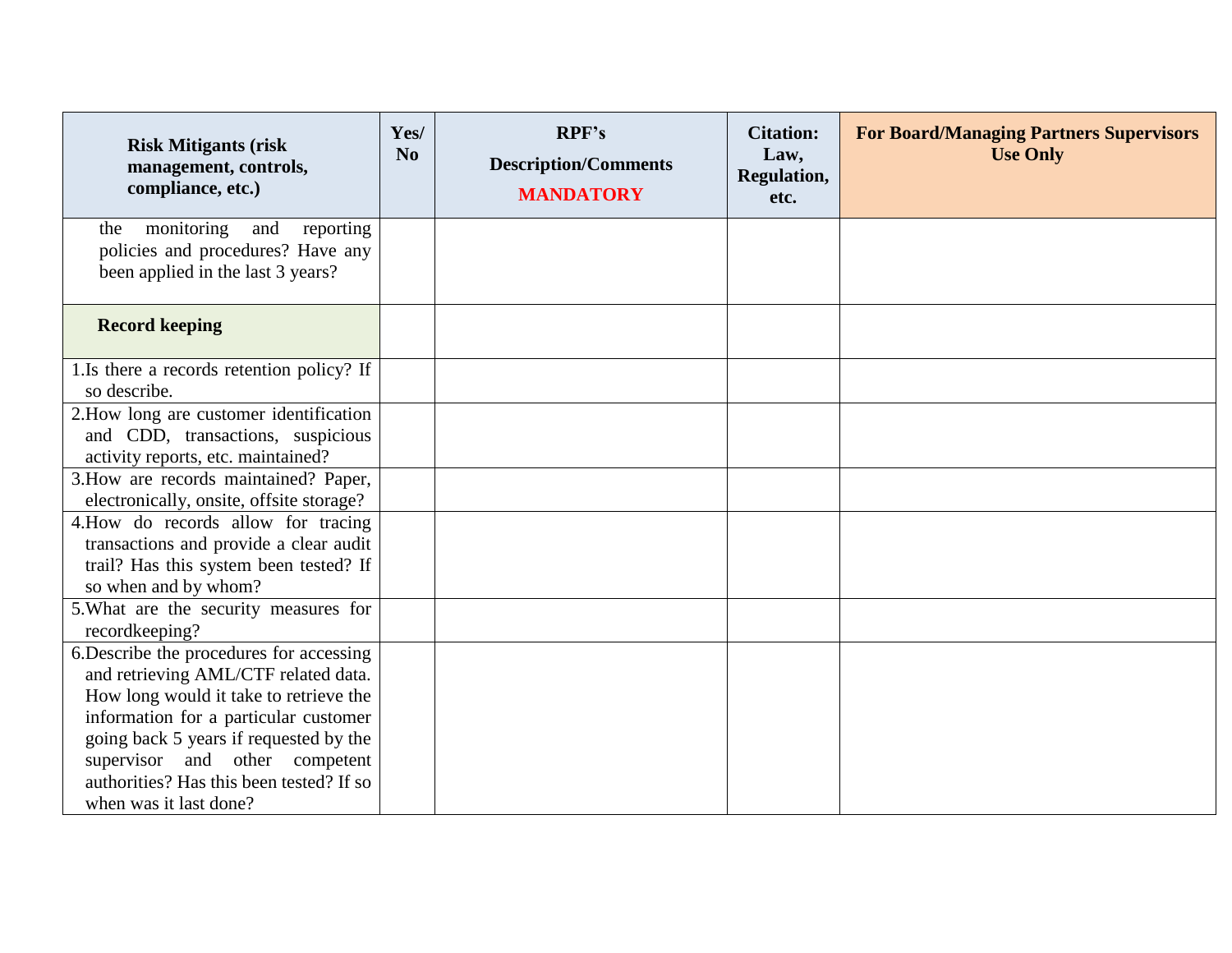| <b>Risk Mitigants (risk</b><br>management, controls,<br>compliance, etc.)                                                                                                                | Yes/<br>N <sub>o</sub> | RPF's<br><b>Description/Comments</b><br><b>MANDATORY</b> | <b>Citation:</b><br>Law,<br><b>Regulation,</b><br>etc. | <b>For Board/Managing Partners Supervisors</b><br><b>Use Only</b> |
|------------------------------------------------------------------------------------------------------------------------------------------------------------------------------------------|------------------------|----------------------------------------------------------|--------------------------------------------------------|-------------------------------------------------------------------|
| 7. Have there been requests from the<br>authorities (e.g. FIA) for customer<br>data? What were the results with<br>respect to ease of access by the<br>authorities?                      |                        |                                                          |                                                        |                                                                   |
| 8. Are there any secrecy, contractual,<br>legal or fiduciary restrictions on the<br>provision of information to competent<br>authorities?                                                |                        |                                                          |                                                        |                                                                   |
| 9. Can the RPF obtain records relating to<br>clients of foreign offices, subsidiaries<br>and affiliates? Can such information<br>include SAR related information?<br>Describe in detail. |                        |                                                          |                                                        |                                                                   |
| <b>Know Your Employee</b>                                                                                                                                                                |                        |                                                          |                                                        |                                                                   |
| 1. Does the RPF have an internal human<br>resources policy and procedures that<br>include measures to ensure the<br>integrity of officers/employees?                                     |                        |                                                          |                                                        |                                                                   |
| 2. Does the RPF screen prospective<br>employees, (e.g. criminal records,<br>work experience, etc.)? If yes, what<br>other checks and examinations does<br>you company conduct?           |                        |                                                          |                                                        |                                                                   |
| 3. Describe the RPF's<br>employee<br>vacation policy. Is this policy applied                                                                                                             |                        |                                                          |                                                        |                                                                   |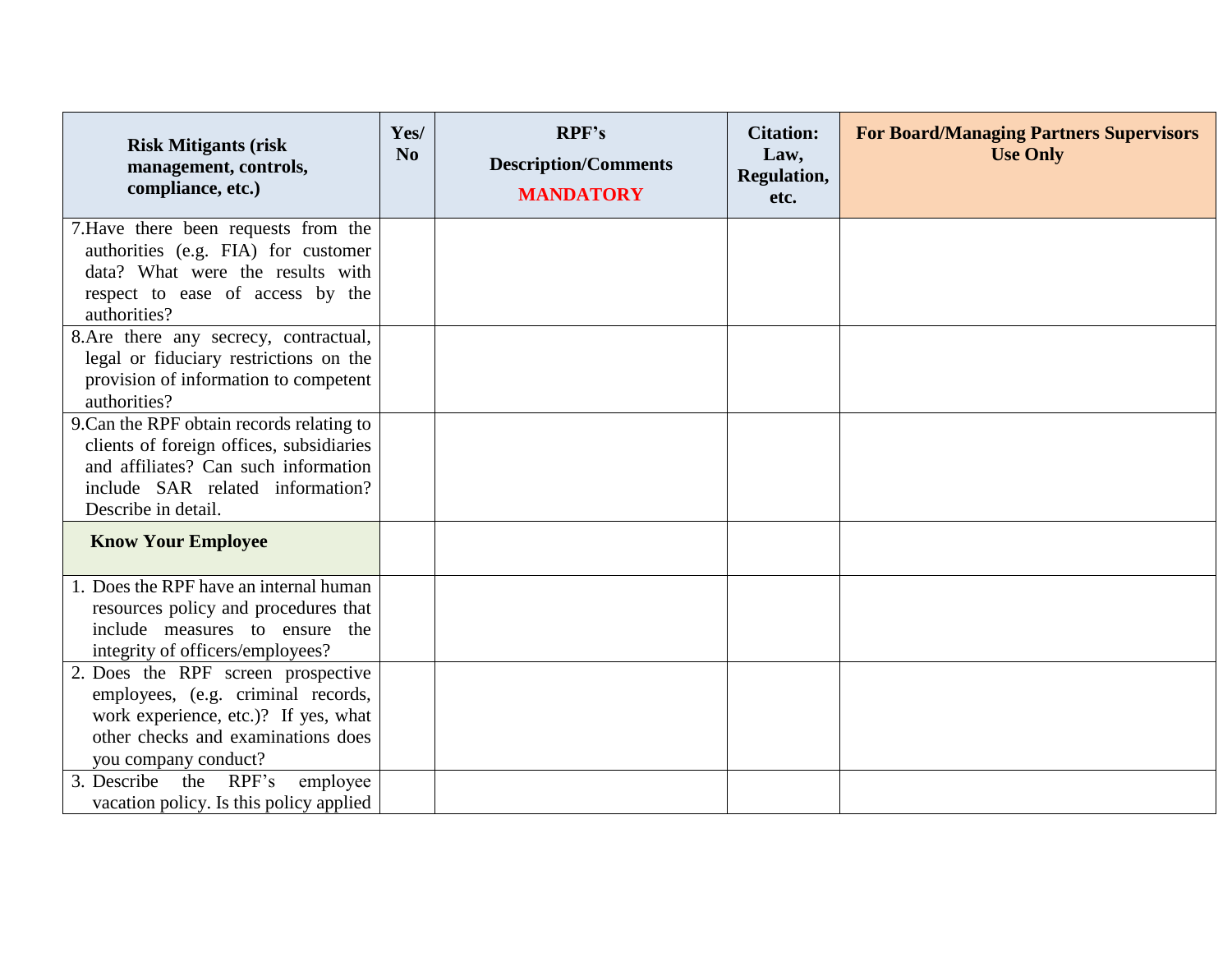| <b>Risk Mitigants (risk</b><br>management, controls,<br>compliance, etc.)                                                                                             | Yes/<br>N <sub>0</sub> | RPF's<br><b>Description/Comments</b><br><b>MANDATORY</b> | <b>Citation:</b><br>Law,<br>Regulation,<br>etc. | <b>For Board/Managing Partners Supervisors</b><br><b>Use Only</b> |  |  |
|-----------------------------------------------------------------------------------------------------------------------------------------------------------------------|------------------------|----------------------------------------------------------|-------------------------------------------------|-------------------------------------------------------------------|--|--|
| for AML/CFT controls? If so explain<br>why and how it is applied.                                                                                                     |                        |                                                          |                                                 |                                                                   |  |  |
| <b>Rating: C. AML/CTF Policies and Procedures</b><br><b>Weak, Satisfactory, Strong</b>                                                                                |                        |                                                          |                                                 |                                                                   |  |  |
| <b>Supervisor justification for Rating:</b>                                                                                                                           |                        |                                                          |                                                 |                                                                   |  |  |
|                                                                                                                                                                       |                        | D. Independent Controls (System-Wide)                    |                                                 |                                                                   |  |  |
| <b>Independent Audit</b>                                                                                                                                              |                        |                                                          |                                                 |                                                                   |  |  |
| 1. Does the RPF have an<br>IndependtAudit Department/function?<br>If so to whom does the independent<br>auditor report?<br>2. Is the audit function outsourced and if |                        |                                                          |                                                 |                                                                   |  |  |
| so describe?<br>3. Does the independent audit review<br>and test the AML/CTF program,                                                                                 |                        |                                                          |                                                 |                                                                   |  |  |
| CDD/KYC policies and procedures?<br>Is there a specific AML/CTF audit<br>plan?                                                                                        |                        |                                                          |                                                 |                                                                   |  |  |
| 4. If 2 above is yes, how frequent is the<br>review conducted? When was the last<br>time there was an independent audit<br>review AML/CTF? Describe the               |                        |                                                          |                                                 |                                                                   |  |  |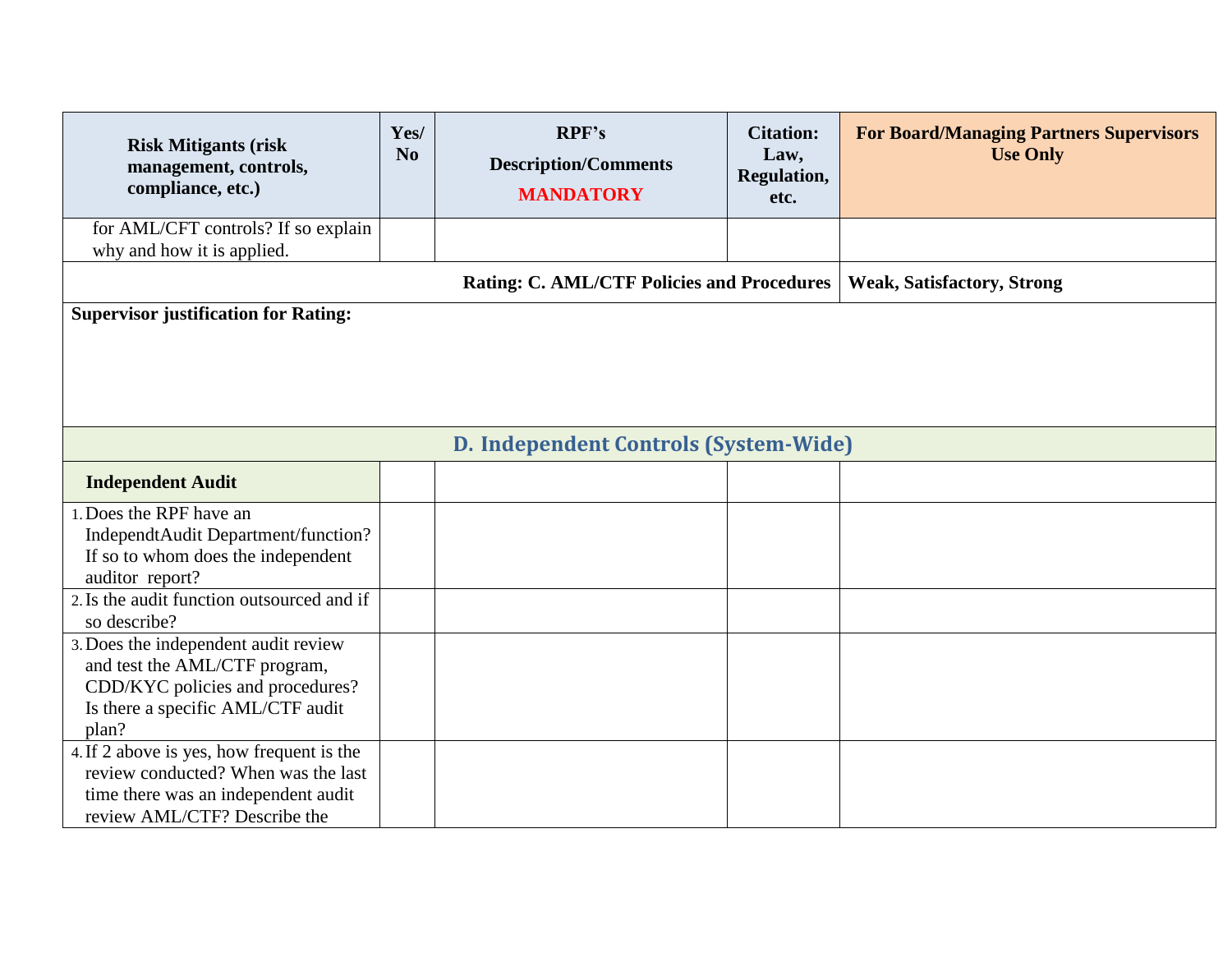| <b>Risk Mitigants (risk)</b><br>management, controls,<br>compliance, etc.)                                                                                                                                                                                       | Yes/<br>N <sub>0</sub> | RPF's<br><b>Description/Comments</b><br><b>MANDATORY</b> | <b>Citation:</b><br>Law,<br>Regulation,<br>etc. | <b>For Board/Managing Partners Supervisors</b><br><b>Use Only</b> |
|------------------------------------------------------------------------------------------------------------------------------------------------------------------------------------------------------------------------------------------------------------------|------------------------|----------------------------------------------------------|-------------------------------------------------|-------------------------------------------------------------------|
| scope of the last review and its<br>findings.                                                                                                                                                                                                                    |                        |                                                          |                                                 |                                                                   |
| 5. Has the Board/Managing Partners<br>established an independent audit<br>Committee to deal with audit matters?<br>If so does the Committee deal with<br>AML/CTF issue and how?                                                                                  |                        |                                                          |                                                 |                                                                   |
| 6. What is the size of the independent<br>audit function? What proportion of<br>time is devoted to AML/CTF issues<br>by the internal audit?                                                                                                                      |                        |                                                          |                                                 |                                                                   |
| 7. Does the independent audit review<br>the Compliance/MLRO function?<br>When was it last reviewed? What<br>were the findings?                                                                                                                                   |                        |                                                          |                                                 |                                                                   |
| 8. Is the independent audit function risk-<br>based generally and with respect to<br>AML/CFT? Are controls and<br>compliance with high risk clients and<br>business lines specifically reviewed<br>e.g. PEPs, charities/NPOs, and other<br>high-risk categories? |                        |                                                          |                                                 |                                                                   |
| 9. Describe the system for dissemination<br>of independent audit reports and<br>recommendations. Do these reports<br>include AML/CTF issues and does<br>compliance directly receive such<br>reports?                                                             |                        |                                                          |                                                 |                                                                   |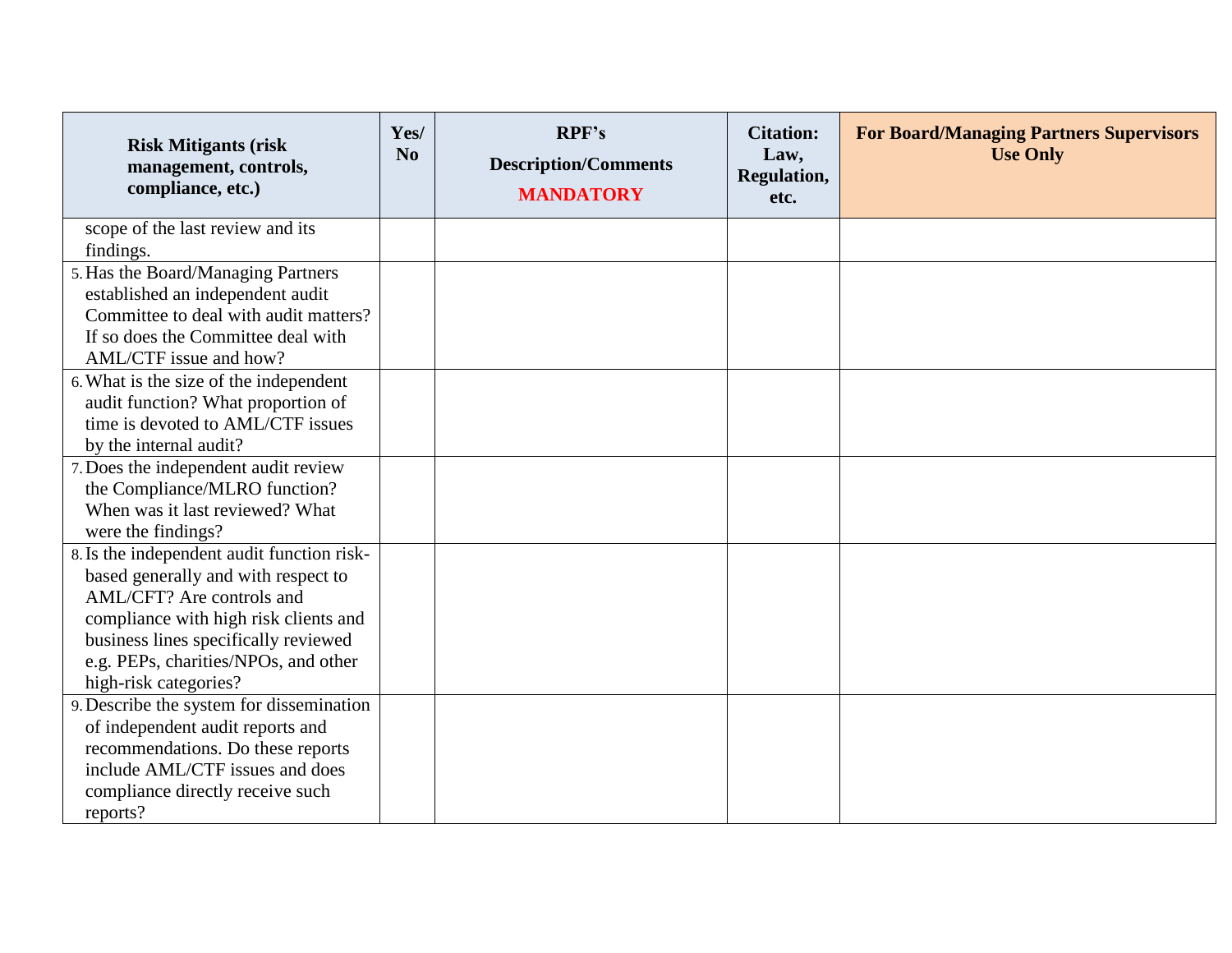| <b>Risk Mitigants (risk</b><br>management, controls,<br>compliance, etc.)                                                                                                                                                 | Yes/<br>N <sub>0</sub> | RPF's<br><b>Description/Comments</b><br><b>MANDATORY</b> | <b>Citation:</b><br>Law,<br><b>Regulation,</b><br>etc. | <b>For Board/Managing Partners Supervisors</b><br><b>Use Only</b> |
|---------------------------------------------------------------------------------------------------------------------------------------------------------------------------------------------------------------------------|------------------------|----------------------------------------------------------|--------------------------------------------------------|-------------------------------------------------------------------|
| <b>External Audit</b>                                                                                                                                                                                                     |                        |                                                          |                                                        |                                                                   |
| Is the external auditor legally<br>10.<br>required to review AML/CFT legal<br>compliance and controls?                                                                                                                    |                        |                                                          |                                                        |                                                                   |
| Is the external audit risk-based<br>11.<br>and if so please describe and whether<br>such approach covers AML/CFT?                                                                                                         |                        |                                                          |                                                        |                                                                   |
| How much time and human<br>12.<br>resources does the external audit<br>devoted to AML/CFT issues?                                                                                                                         |                        |                                                          |                                                        |                                                                   |
| Who are the main counterparties<br>13.<br>that the auditor interacts with on<br>AML/CFT?                                                                                                                                  |                        |                                                          |                                                        |                                                                   |
| Other than for legal compliance,<br>14.<br>does the external auditor's review the<br>internal control environment<br>AML/CTF controls? If yes, what<br>were the findings and how were they<br>communicated to management? |                        |                                                          |                                                        |                                                                   |
| Describe the main AML/CFT<br>15.<br>findings in the auditors last<br>report/management letter and the<br>action actually taken by management<br>as a result.                                                              |                        |                                                          |                                                        |                                                                   |
| Does the auditor review<br>16.<br>AML/CFT issues on a consolidated                                                                                                                                                        |                        |                                                          |                                                        |                                                                   |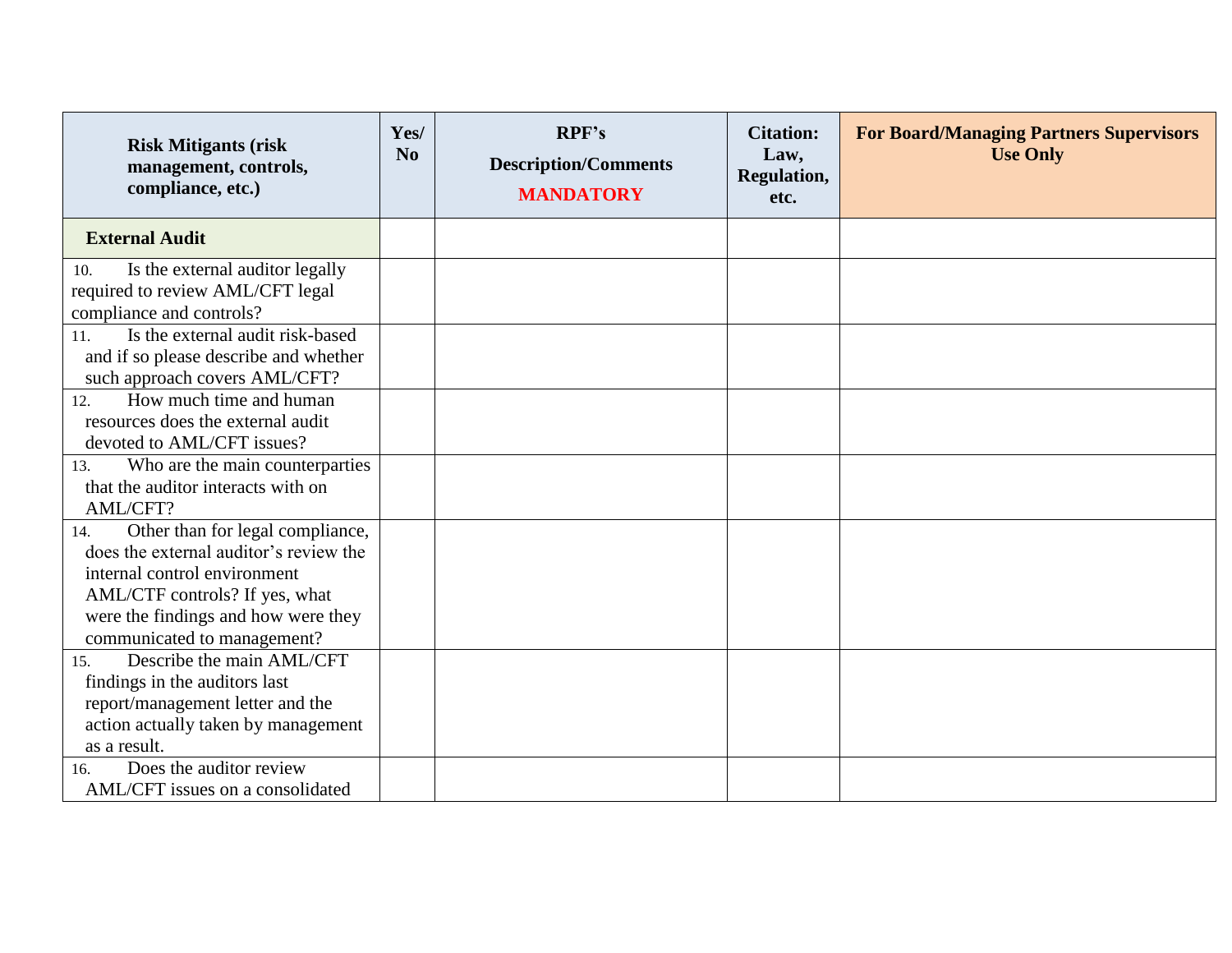| <b>Risk Mitigants (risk)</b><br>management, controls,<br>compliance, etc.)                                                                                   | Yes/<br>N <sub>0</sub> | RPF's<br><b>Description/Comments</b><br><b>MANDATORY</b> | <b>Citation:</b><br>Law,<br>Regulation,<br>etc. | <b>For Board/Managing Partners Supervisors</b><br><b>Use Only</b> |
|--------------------------------------------------------------------------------------------------------------------------------------------------------------|------------------------|----------------------------------------------------------|-------------------------------------------------|-------------------------------------------------------------------|
| basis including foreign offices,<br>subsidiaries and affiliates?                                                                                             |                        |                                                          |                                                 |                                                                   |
| How much was the auditor paid<br>17.<br>in the past 3 years?                                                                                                 |                        |                                                          |                                                 |                                                                   |
| How many times has the auditor<br>18.<br>been changed in the past 5 years?                                                                                   |                        |                                                          |                                                 |                                                                   |
| On a scale of 1 to 3 with 1 being<br>19.<br>very good and 3 unsatisfactory, how<br>satisfied is management with the<br>AML/CFT work done by the<br>auditors? |                        |                                                          |                                                 |                                                                   |
| <b>Compliance Function/MLRO</b>                                                                                                                              |                        |                                                          |                                                 |                                                                   |
| 1. Has the Board/Managing Partners<br>formally established a compliance<br>function?                                                                         |                        |                                                          |                                                 |                                                                   |
| 2. Has the RPF appointed an AML/CTF<br>compliance officer (CO) or MLRO)?<br>If so provide the name, functions and<br>position within the organization?       |                        |                                                          |                                                 |                                                                   |
| 3. To whom does the CO/MLRO report<br>within the organization? Describe the<br>reporting system and process for the<br>CO.                                   |                        |                                                          |                                                 |                                                                   |
| 4. Are there specific qualification and<br>experience requirements for the CO?<br>If so provide details of the AML/CTF                                       |                        |                                                          |                                                 |                                                                   |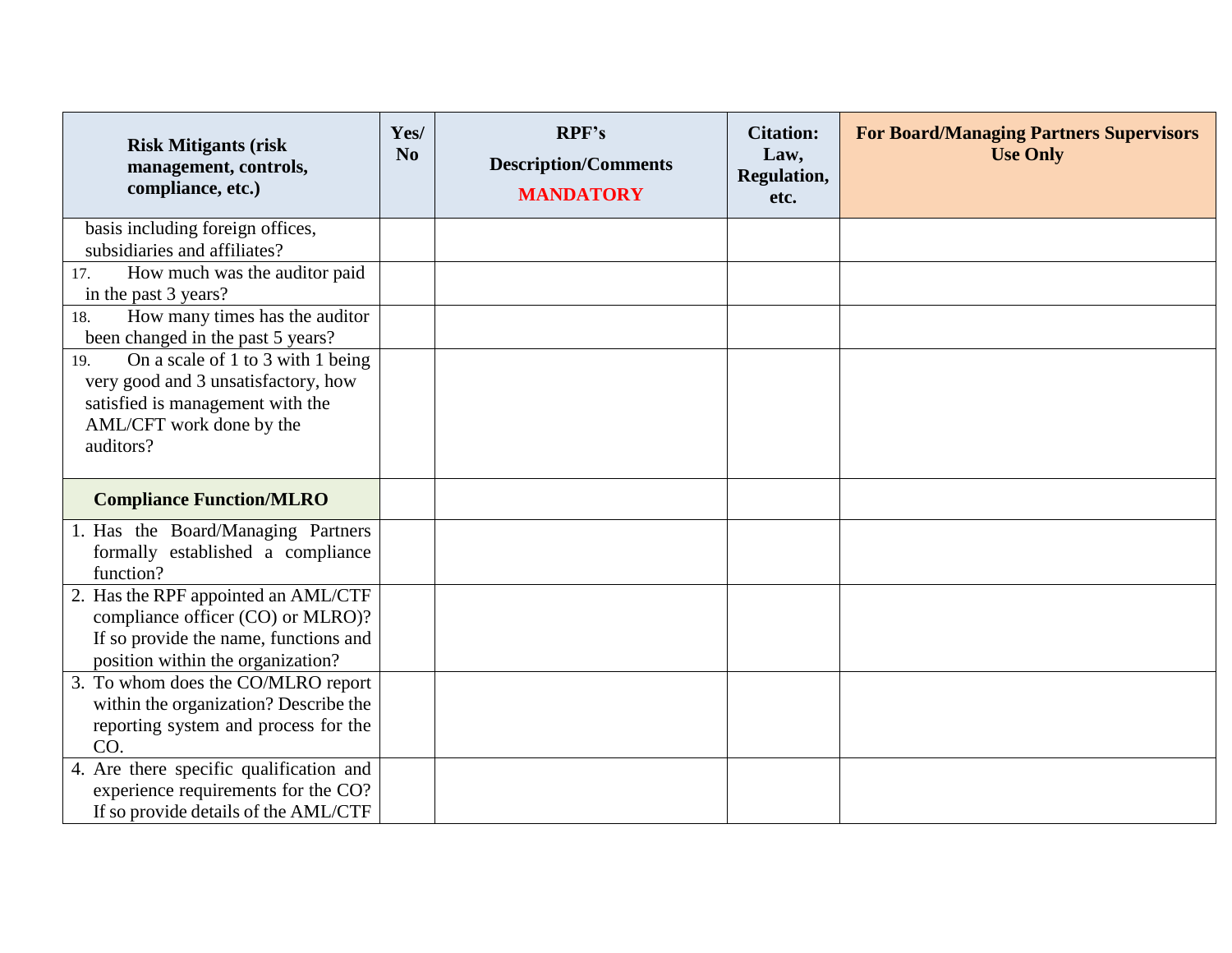| <b>Risk Mitigants (risk)</b><br>management, controls,<br>compliance, etc.)                                                                                                  | Yes/<br>N <sub>0</sub> | RPF's<br><b>Description/Comments</b><br><b>MANDATORY</b> | <b>Citation:</b><br>Law,<br>Regulation,<br>etc. | <b>For Board/Managing Partners Supervisors</b><br><b>Use Only</b> |
|-----------------------------------------------------------------------------------------------------------------------------------------------------------------------------|------------------------|----------------------------------------------------------|-------------------------------------------------|-------------------------------------------------------------------|
| CO's professional qualifications,<br>training, duties and responsibilities.                                                                                                 |                        |                                                          |                                                 |                                                                   |
| 5. What's the budget of the compliance<br>function and/or CO for the past 3<br>years? Who prepares and approves the<br>budget for compliance?                               |                        |                                                          |                                                 |                                                                   |
| CO's<br>6. Who<br>conducts<br>the<br>performance<br>periodic/annual<br>evaluation? Who approves promotions<br>and salary changes?                                           |                        |                                                          |                                                 |                                                                   |
| 7.Does each office, subsidiary or<br>affiliate have a compliance officer? If<br>so describe the relationship with the<br>head office CO.                                    |                        |                                                          |                                                 |                                                                   |
| 8.Is there a Group compliance function?<br>If so describe its relationship with the<br>operating unit compliance officers.                                                  |                        |                                                          |                                                 |                                                                   |
| 9.For RPFs with cross-border offices<br>subsidiaries,<br>describe<br>the<br>and<br>compliance function and how it relates<br>to the Head Office.                            |                        |                                                          |                                                 |                                                                   |
| Does the AML/CTF CO carry on<br>10.<br>duties other than AML/CTF? If so,<br>what other functions and what<br>proportion of time is devoted to<br>AML/CTF compliance issues? |                        |                                                          |                                                 |                                                                   |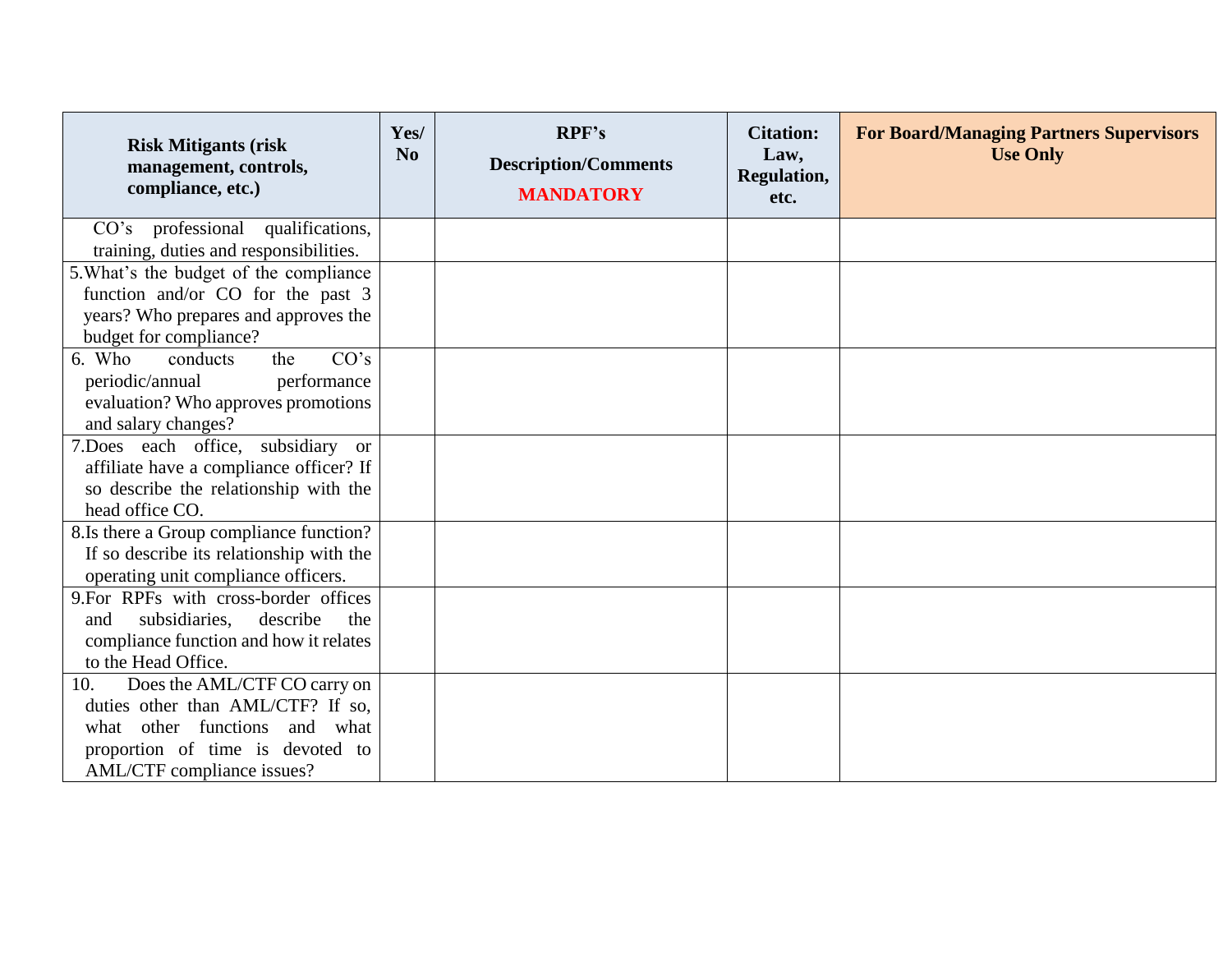| <b>Risk Mitigants (risk)</b><br>management, controls,<br>compliance, etc.)                                                                                                                                                       | Yes/<br>N <sub>0</sub> | RPF's<br><b>Description/Comments</b><br><b>MANDATORY</b> | <b>Citation:</b><br>Law,<br>Regulation,<br>etc. | <b>For Board/Managing Partners Supervisors</b><br><b>Use Only</b> |  |  |
|----------------------------------------------------------------------------------------------------------------------------------------------------------------------------------------------------------------------------------|------------------------|----------------------------------------------------------|-------------------------------------------------|-------------------------------------------------------------------|--|--|
| Provide copies of the last 3<br>11.<br>reports prepared by the<br>chief<br>AML/CTF compliance officer.                                                                                                                           |                        |                                                          |                                                 |                                                                   |  |  |
| Describe the role of<br>the<br>12.<br>AML/CTF compliance officer in (a)<br>monitoring and reporting of suspicious<br>activities:<br>(b)<br>training;<br>(c)<br>development of risk systems<br>and<br>controls, (d) other issues. |                        |                                                          |                                                 |                                                                   |  |  |
|                                                                                                                                                                                                                                  |                        | Rating: D. Internal Controls (system-wide)               |                                                 | <b>Weak, Satisfactory, Strong</b>                                 |  |  |
| <b>Supervisor justification for Rating:</b>                                                                                                                                                                                      |                        |                                                          |                                                 |                                                                   |  |  |
|                                                                                                                                                                                                                                  |                        | E. Resources (Staff, Training, Other)                    |                                                 |                                                                   |  |  |
| 1.Is there a specific annual budget<br>allocated for AML/CFT? If so what<br>was the budget for the past 3 years?                                                                                                                 |                        |                                                          |                                                 |                                                                   |  |  |
| 2.Is there a specific AML/CFT training<br>budget? If so what was the budget for<br>the past 3 years?                                                                                                                             |                        |                                                          |                                                 |                                                                   |  |  |
| 3.Is there an approved AML/CTF<br>training programme in place for<br>employees? Who approves?                                                                                                                                    |                        |                                                          |                                                 |                                                                   |  |  |
| 4. What type of AML/CTF training<br>program<br>(type,<br>frequency,<br>participants,<br>$etc.$ )<br>been<br>has<br>implemented for employees? If any,                                                                            |                        |                                                          |                                                 |                                                                   |  |  |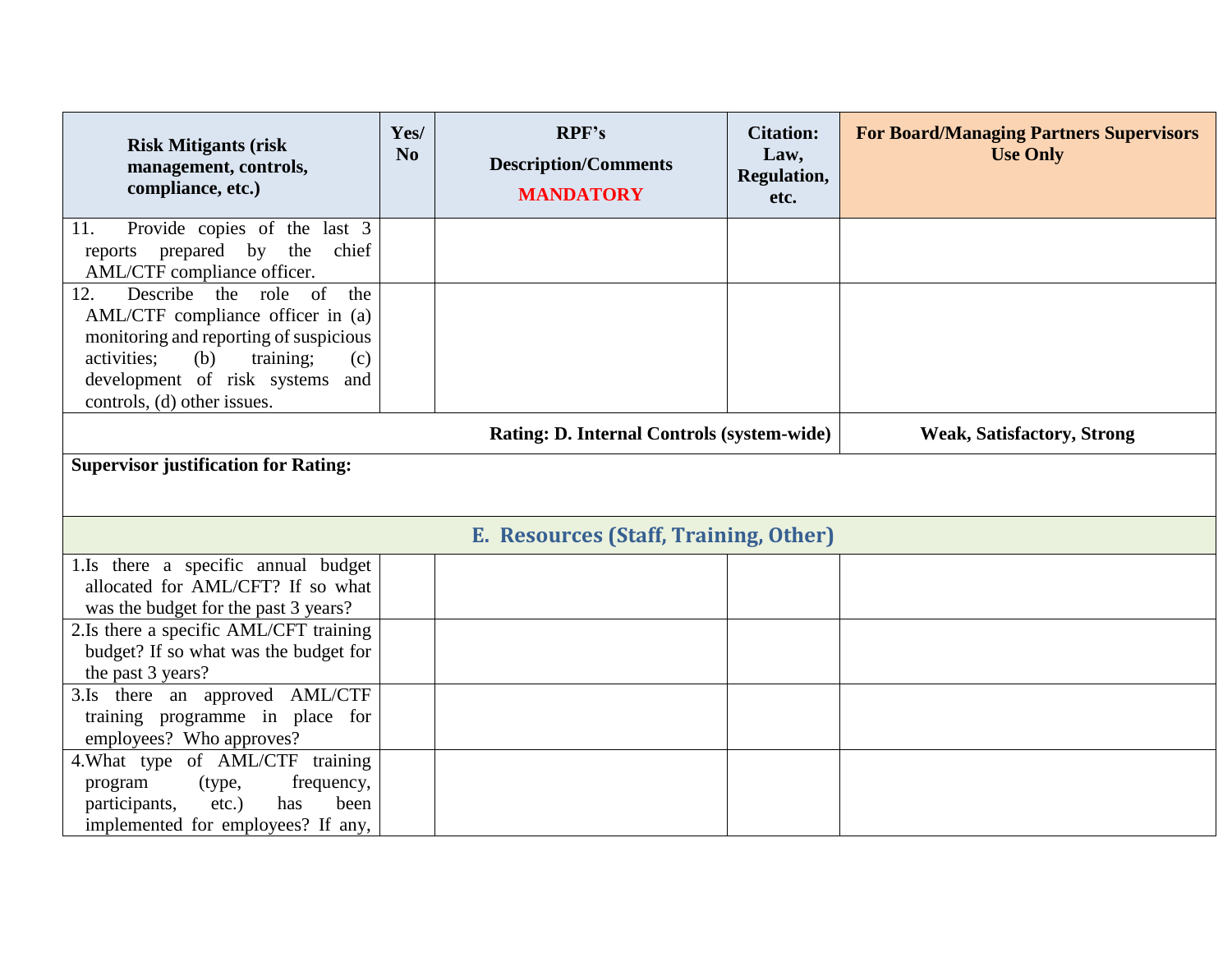| <b>Risk Mitigants (risk)</b><br>management, controls,<br>compliance, etc.)                                                                                                                                                                                                                | Yes/<br>N <sub>o</sub> | RPF's<br><b>Description/Comments</b><br><b>MANDATORY</b> | <b>Citation:</b><br>Law,<br>Regulation,<br>etc. | <b>For Board/Managing Partners Supervisors</b><br><b>Use Only</b> |
|-------------------------------------------------------------------------------------------------------------------------------------------------------------------------------------------------------------------------------------------------------------------------------------------|------------------------|----------------------------------------------------------|-------------------------------------------------|-------------------------------------------------------------------|
| describe the program. When was the<br>last training program delivered?                                                                                                                                                                                                                    |                        |                                                          |                                                 |                                                                   |
| 5. Has the Board/Managing Partners and<br>senior management participated in<br>AML/CTF training? If so describe.                                                                                                                                                                          |                        |                                                          |                                                 |                                                                   |
| 6.Does the CO attend professional<br>training regarding ML/TF methods<br>and typologies, CDD, suspicious<br>activity monitoring and reporting,<br>recordkeeping etc.? Describe the<br>training program for the CO and<br>indicate the type of training received<br>in the last 12 months. |                        |                                                          |                                                 |                                                                   |
| 7. Please indicate whether any one or<br>more of the following staff training<br>was provided in the past 12 months:<br>• Seminars and workshops<br>• Self-directed<br>• Computer-based<br>• Other (please specify)                                                                       |                        |                                                          |                                                 |                                                                   |
| 8.Is there a mechanism of ensuring that<br>every employee requested to attend<br>training actually attends the training?                                                                                                                                                                  |                        |                                                          |                                                 |                                                                   |
| 9. Are there different types of AML/CTF<br>training programs e.g. for new and<br>existing employees? By type of<br>business activities, etc.                                                                                                                                              |                        |                                                          |                                                 |                                                                   |